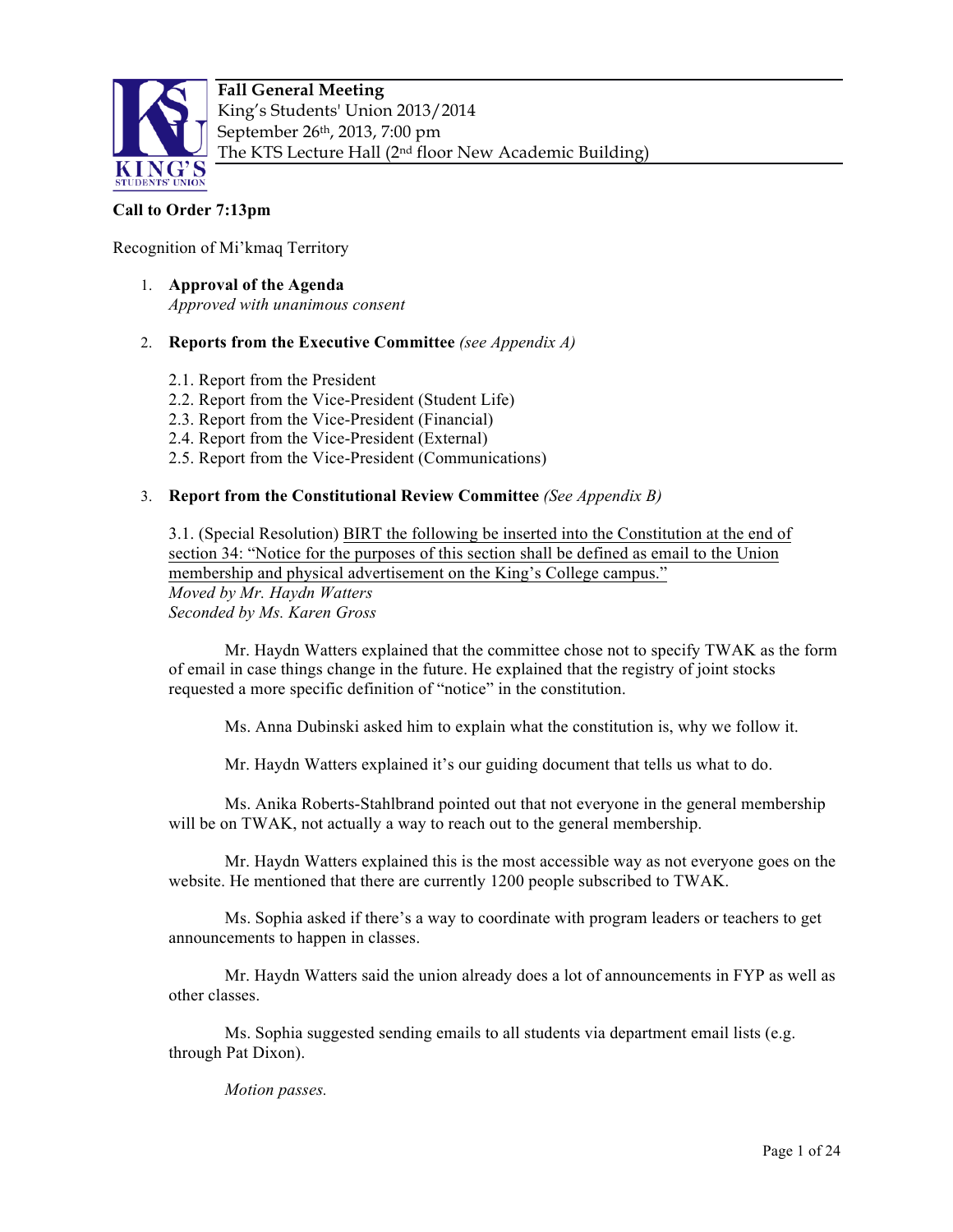3.2. (Special Resolution) BIRT in section 27 of the Constitution, the word "Special" be struck out and replaced with "extraordinary".

*Moved by Mr. Haydn Watters Seconded by Mr. John Cavan* 

Mr. Haydn Watters explained that the term "special" can only be used for general members meetings, according to the registry of joint stocks.

He said extraordinary meetings will probably be easier to advertise.

*Motion passes.* 

3.3. (Special Resolution) BIRT the following be inserted as the final section in the Constitution: "After each General Meeting at which these bylaws are amended, the Vice-President (Communications), subject to the approval of Council, is hereby empowered to: a) Renumber the provisions of these bylaws to accommodate the changes that have been made; b) Correct cross-references between provisions which are no longer accurate; c) Correct errors of spelling; and

d) Replace gender biased language with gender neutral language."

*Moved by Mr. Haydn Watters Seconded by Mr. Eyo Ewara*

Mr. Haydn Watters explained that this change would make his job much easier by allowing him to deal with numbering changes and spelling mistakes, rather than needing to go to the general membership each time.

Mr. Taylor Saracuse asked if there will be operational definitions of these terms, as it could be possible for this to give him a lot of leeway.

Mr. Alex Bryant pointed out that all changes would go through council.

Ms. Sophia asked if there is a way to outline that free reign in a written form so that those who read the constitution in the future and see what changes have been made.

Mr. Haydn Watters said council would be sure to check that changes made would be very clear.

Ms. Michaela Sam noted that any changes to be made would be made available publically before council via the agenda.

#### *Motion passes.*

3.4. (Special Resolution) BIRT subsection b) of section 60 of the Constitution be struck out and replaced with "b) Four (4) other non-executive Union members to be elected at the Fall General Meeting.".

*Moved by Mr. Haydn Watters Seconded by Mr. Alex Bryant.* 

Mr. Haydn Watters pointed out that the Finance Committee is the only major committee that is not elected. He says it will make things more transparent. Allows more general members to be involved in the process.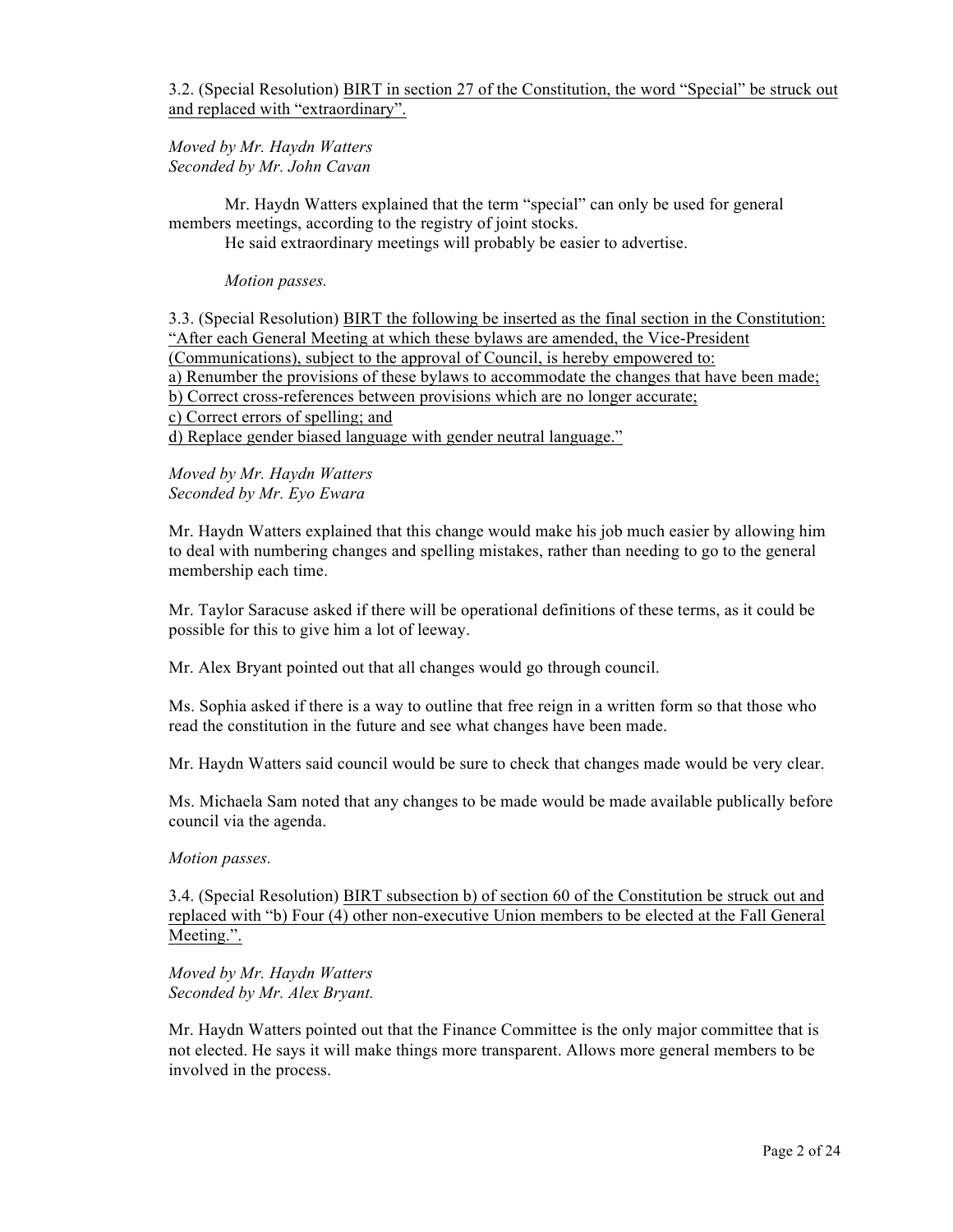Ms. Anna Dubinski asked the chair that since we have already appointed finance committee for this year, and if we need to add something to allow for the fact that we have already appointed a finance committee for this year.

Mr. Jakes Eidinger said yes.

*Ms. Anna Dubinski moved to amend the motion to read:*

3.4. (Special Resolution) BIRT subsection b) of section 60 of the Constitution be struck out and replaced with "b) Four (4) other non-executive Union members to be elected at the Fall General Meeting." Provided, however, that this change will take effect after the close of this general meeting.

*Seconded by Ms. Colleen Earle*

Ms. Sophia asked what the previous method of election was. Ms. Anna Dubinski explained that previously the FVP would ask for interested applicants and they would submit their application to him.

*Amendment passes. Motion passes.* 

(Special Resolution) BIRT "As of the Fall General Election, 2004," be struck out of section 17 of the Constitution.

Mr. Haydn Watters explained that this is unnecessary.

*Motion passes.* 

#### 4. **Action Items**

4.1. BIRT if quorum is lost, any items not disposed of at this General Meeting will be referred to Council for final decision.

*Moved by Ms. Anna Dubinski Seconded by Mr. Jesse Laufer*

Ms. Anna Dubinski explained that this motion was invented by Mr. John Adams when he was member at large. Anything we don't get through will go to this Sunday's council meeting, otherwise if quorum was lost we would have to organize another GM.

Ms. Sophia asks if there is any consideration for the importance of the motion, and if there is any proviso to keep that for the next general meeting.

Mr. Jake Eidinger explains that the only item council cannot pass would be the budget.

Mr. Alex Bryant asks people to please not leave.

*Motion passes.* 

4.2. BIRT the proposed budget be approved. *(See Appendix C)*

*Moved by Mr. Alex Bryant Seconded by Ms. Karen Gross*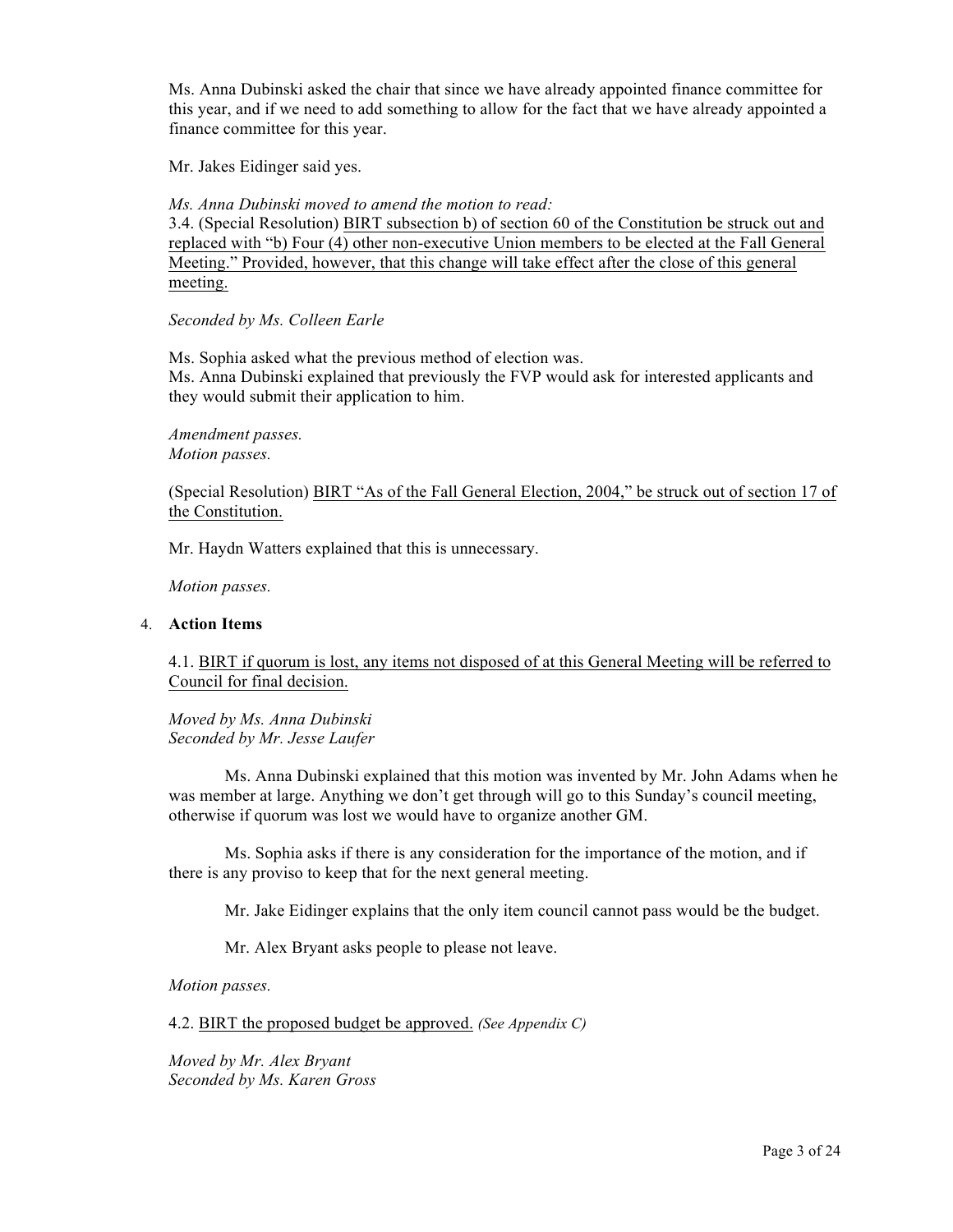Mr. Alex Bryant reminded everyone they can ask questions if they are confused about the budget. He emphasized how important it is that everyone understand what's going on. He explained that these are not dollars we have in our bank account right now, but goals we hope to meet across the year. He used the example of "auditing".

He discussed the changes that have come up since the budget was approved in March.

He said the major change is the one to the Hospitality Manager budget line. We expected to pay Nick \$12,960, but found it to be a much too small number. When the previous executive decided to split the IC (Internal Coordinator) position into two positions, they thought they could hire two people for less than the price of the old IC. The original contract didn't expect the HM to start work until September. However, Nick did a lot of necessary work across the summer. Instead of the eight months of pay expected, there is now a 12 month pay period for the HM. The IC number remains unchanged. The change to the HM salary will affect the rest of the budget.

The first thing he changed was the savings line. When they thought they had a lot of money to play around with they added a savings line. That line has now been cut.

The handbook line has been changed from \$2550 to \$2050 to reflect the actual cost of the handbooks now that they have been purchased.

The special projects line was added last year when there was extra room in the budget and the executive wanted to be able to buy cool stuff on campus. It was used to buy speakers for the wardroom. Now that there is less room in the budget, the line has been reduced to \$750.

The capital line was meant to cover purchases including new computers, however the Journalism Department donated computers to the KSU, so that line was reduced.

Mr. Alex Bryant forgot to increase the executive honoraria according to inflation at the last GM. He has now made the change to reflect that, increasing each honourariam by \$40.

He explained that everything he's talked about so far is what we're currently voting on, but that there is a new budget based on new changes.

Mr. Taylor Saracuse asked if the budget changes have found the necessary \$8000.

Mr. Alex Byrant said he'll address that as he talks about the new changes.

(8:11pm – Ms. Karen Gross is replaced by Ms. Gwendolyn Moncrieff-Gould as scribe)

Mr. Alex Bryant explained the differences in payments paid by full time and part time students; the budget contains the revised enrollment numbers received from the University.

Mr. Chris Parsons clarified that the MFA programme has been planned for a long time, but was just recently launched this summer. They MFA students pay fewer fees as they are essentially distance students, but this will be revisited in the fall.

Mr. Alex Bryant said that we do not charge fees on a per credit basis; we have flat rates. Other universities pro rate the fees per class credit taken. The fees received this year will be as listed in the budget.

Mr. Alex Bryant went over the amount collected per student, as listed in the budget – 199.44\$. Once the levies have been distributed, the Union gets 97.40\$ per student. The estimated income was 114,932\$. The Union also collects fees from the ATM; the projected revenue is low compared to the amount taken in last year. We are still 4,000\$ under our projected revenue.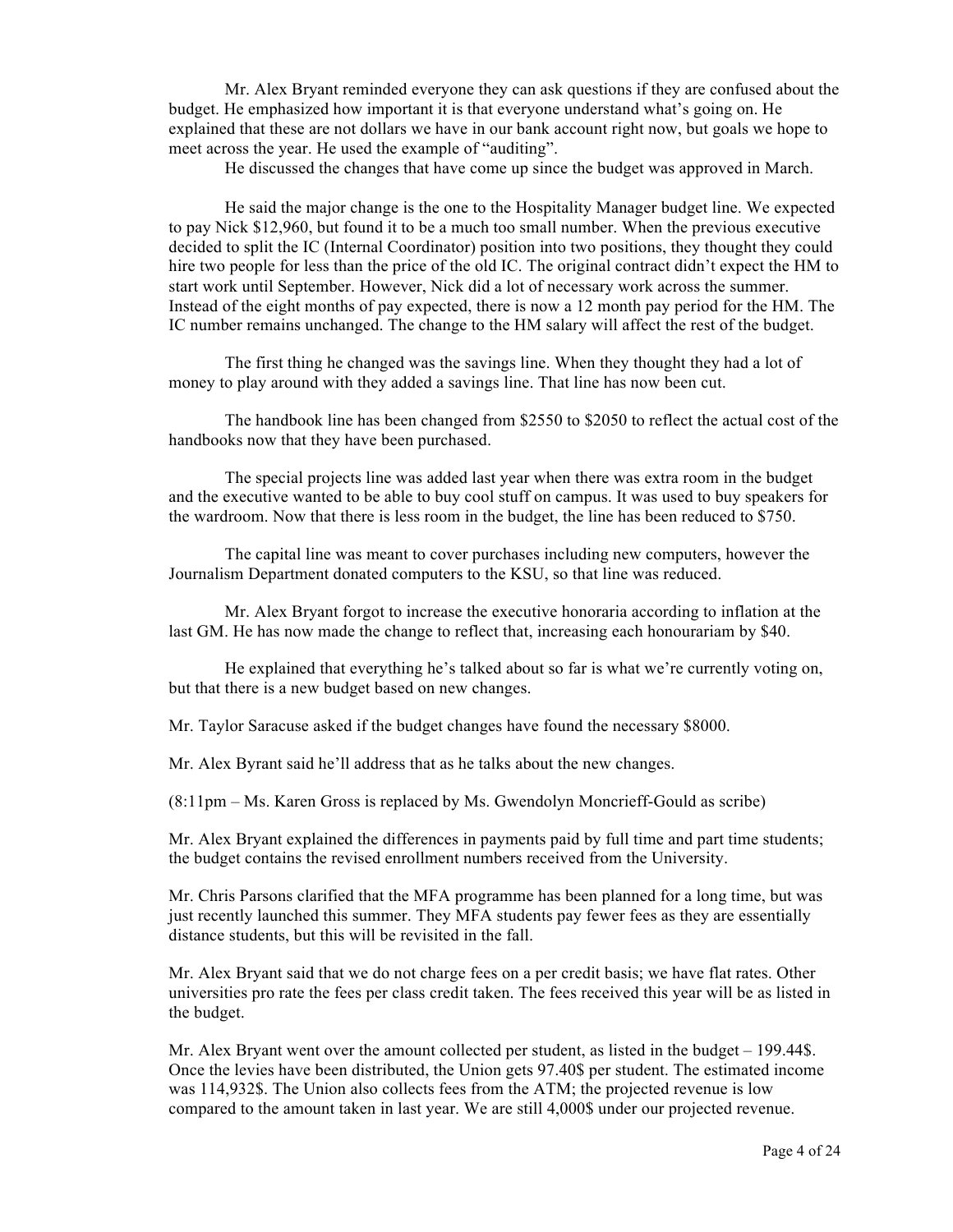Mr. Taylor Saracuse asked whether or not there is an explanation for the amount taken in by the ATM.

Mr. Alex Bryant stated that there isn't one; the projected amount holds true with what we take in every year, but we do not know why.

The Hospitality Manager line has been revised to 22,000 instead of 20,000. Calculated based on how much we have already paid the HM as well as what we expect to do for the next 8 months. We will be speaking to the HM tomorrow to go over our expectations regarding amount of work hours per week. This is the number we believe will come out of it.

The estimated insurance (as well as other) payments have also been adjusted based on last year's payments.

Telephone/internet payments have been bumped up, based on a bill of close to 4,000\$ last year. The Union does not want to spend this money, but realistically it will be.

The "handbook" has been changed to read as "dayplanner" for clarity.

"Internet expense" has been changed to "website expense" for clarity.

Photocopying and printing expenses were double the estimate last year. The estimate has been kept the same last year, as the amount spent last year is too damn high. The KSU will no longer be a print shop for societies, which is unfortunate – it was a great service. Prints are now tracked.

Mr. Chris Parsons stated that the old photocopy codes had not changed in the past several years. We are now trying to rotate these codes. In three years, the print counter rose to over a million prints. People have been overturning the budgeted number as well without looking at actual expenses for the previous year. The amount budgeted could not have paid for the cost of the photocopying, because of a misunderstanding in how the payments were made. An entire categories of costs was left out, possibly actual paper purchase costs. Code use has been tightened, and the new printer will have lower charges and should cost us less to run in the future. If the Union wants to let everyone make all the copies we need to figure out how we will pay for it.

Mr. Alex Byrant said that he would like to stay at the projected spending for the printer, which we are figuring out.

Because of all the changes, the totals will also have to be changed.

The contingency funding is for anything that may get broken and will need to be fixed. The fund that is used when we are in dire straits, in case of sudden emergencies, loans, ect. This number is pretty tight, but this is the padding we have.

Ms. Anna Dubinski pointed out that if a computer were to break we would just overspend on office supplies; two years ago we were tricked into spending 2000\$ on toner, which came from the contingency fund. We have a lifetime supply of toner.

Mr. Alex Bryant stated that if we have major problems 3000\$ will not cut it. But that's what we have.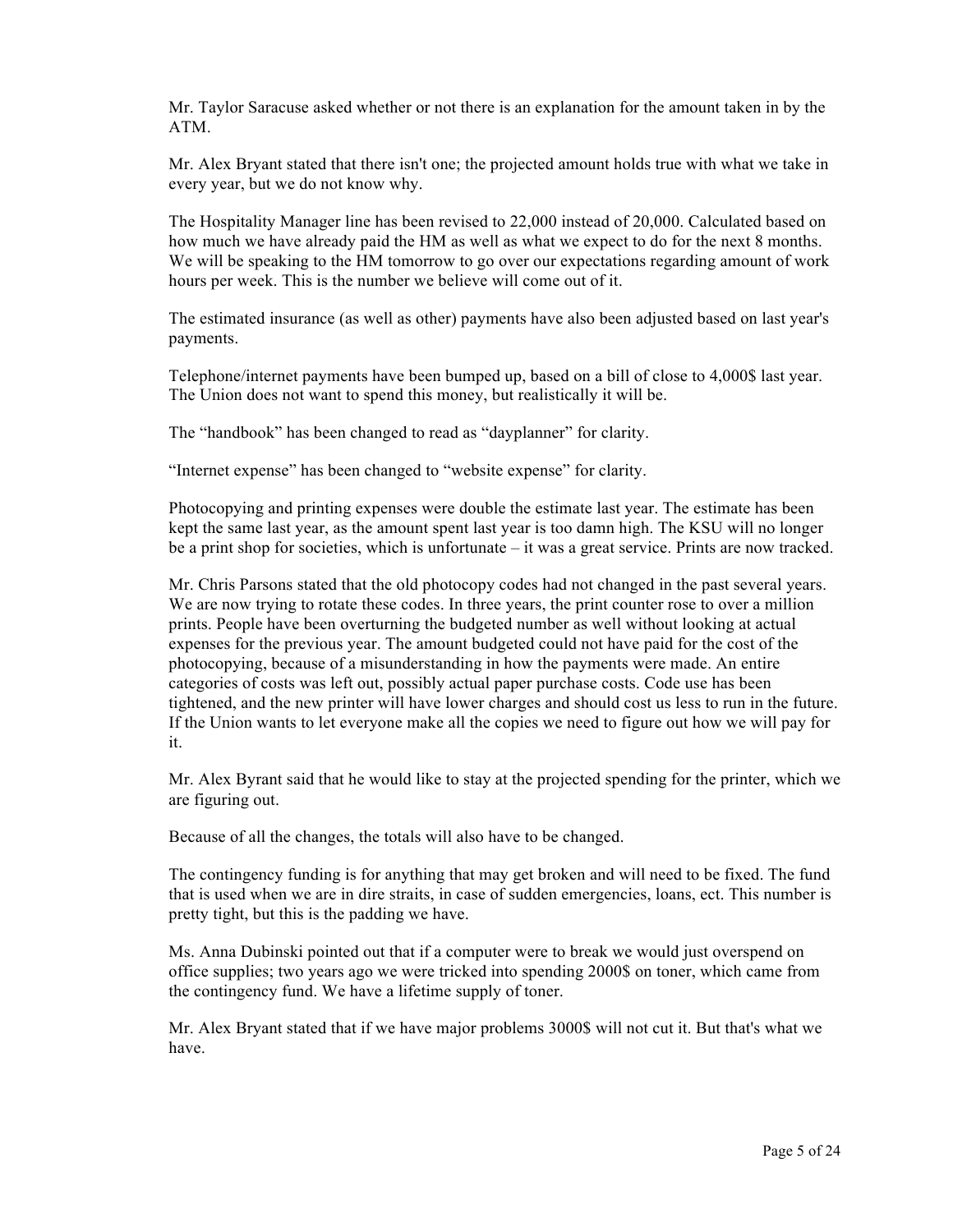We are running a deficit of around 10,000\$ after the changes. This does not meant that we will owe 10,000\$ at the end of the year. We have stewed on this for four months, but we cannot run things as we would like to with this amount.

There aren't too many places that we can cut a thousand dollars; we can't cut ten thousand dollars. We need to deal with this. This has not just come out this year, there has not been effort to investigate what we have been spending in previous years.

We need to figure out where we're going to get the money to run things properly. We have two businesses now, the Wardroom and the Galley. The Galley is on its two feet, but we are putting out a whole bunch of services that we had not been able to give out before thanks to our two employees. I want to head off that we did not budget properly for the employees; we need them. We have grown to a point where we need them, but we have overgrown our revenue. The services we are offering are more than we can really handle.

He has been working on increasing fees.

First – one big expenditures is our executive. In reality, the executive gets paid nothing compared to all other executives. That is another conversation to have, but this is not a place we can cut funds and have people still working properly.

Mr. Taylor Saracuse asked how much other executives make.

Mr. Alex Byrant said that Mt. St. Vincent – six times our salary. Dal president makes more than 50,000\$ (fifteen times). NSCAD gets 10,000\$/year.

Ms. Anna Dubinski stated that we work about 30hrs/week

Mr. Chris Parsons said other universities pay my equivalent twice as much as me, and they have four of me. We're asking the union to work with a small amount of money and few resources.

Mr. Alex Bryant said as much as that's a personal issue, we need to know that that is not something that we can cut.

An increase in fees is the only solution he can think of.

Ms. Haritha Popuri asked what would be the maximum of the students to pay to cover this, and what the executives are worth.

Mr. Alex Byrant stated that council can't vote that through.

Ms. Michaela Sam said that levy increases (eg. South House) go to a referendum, similar to the voting process for councillors. Two days for voting, we put forward a question, and everyone goes to the polls. There is a certain quorum to meet.

Mr. Alex Bryant said that this is the first time that we're having this conversation outside of an executive meeting. I would love to share this information with all of the student body. People were already talking about this last year.

Mr. Sam Gleave asked when the last time the KSU fees increased was.

Mr. Alex Bryant said that we have only increased with inflation, but no one remembers a time when fees were increased. It has been at least nine years.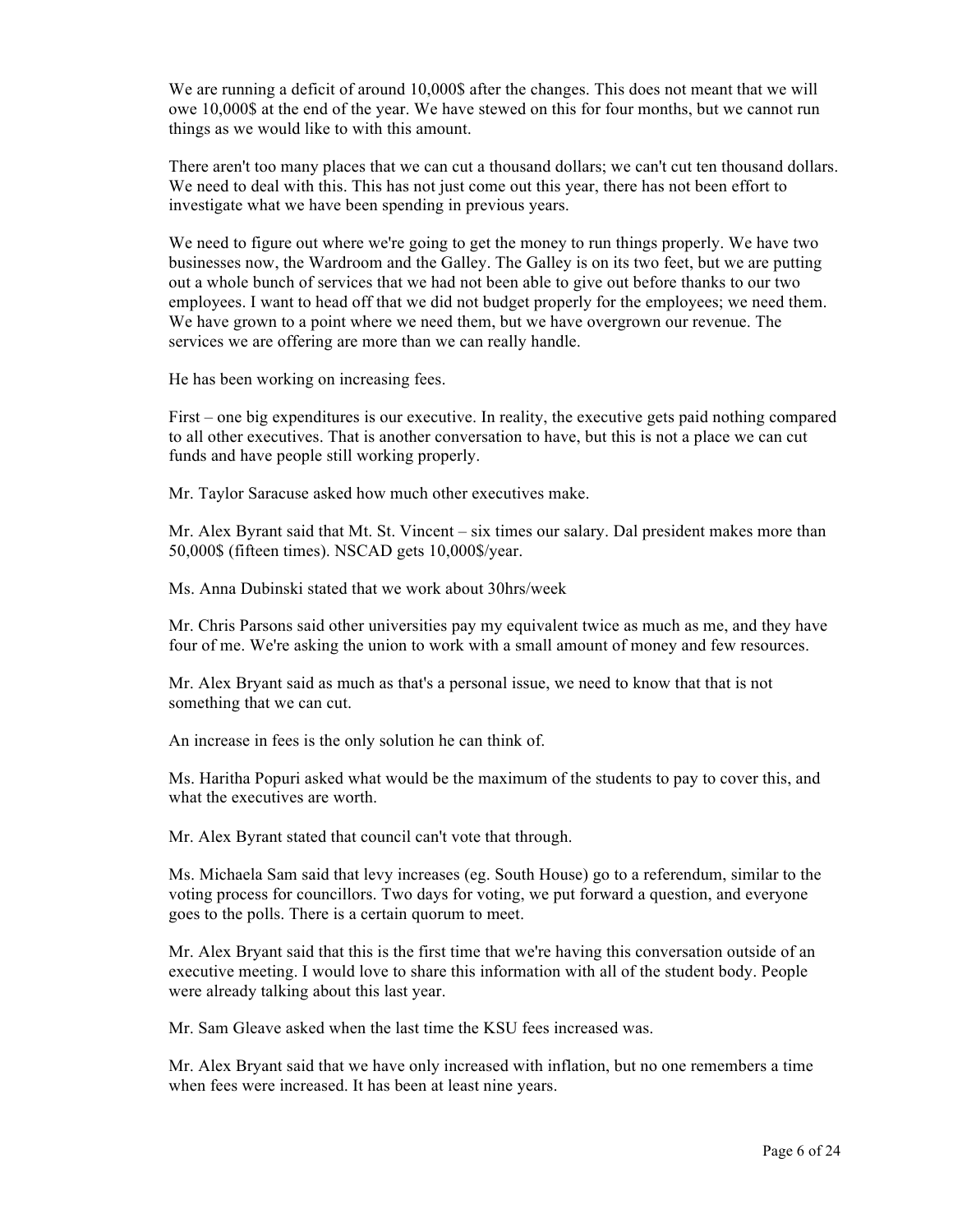Ms. Haritha Popuri asked about the staff changeover fee.

Mr. Alex Bryant said that we were paying John as we were paying our new staff, but that is two separate budgets.

Ms. Haritha Popuri asked where the  $225<sup>th</sup>$  anniversary funding is.

Ms. Michaela Sam said that it is in my budget, as well as fundraisers.

Mr. Taylor Saracuse said that he takes issue with every dollar that goes up on fees, as it makes school less accessible for students. Have we looked at bringing money from the outside in? Corporate sponsoring in the Wardroom? We could be getting beer for a lot cheaper.

Mr. Alex Bryant said that if we're going to be campaigning against increased tuition, it is hard to ask students for more money. Corporate sponsorships (having done no research) would be to wonder about it affecting our independence. I would not shy away from investigating, but I would have concerns.

Ms. Sophia asked about event sponsorship, without impeding the day to day running of the KSU.

Mr. Alex Bryant said that donations or gifts would be one time, but we couldn't count on them. It would likely not be recurring, but we can look into this.

Ms. Ariel Wiener asked if the 9000\$ in deficit is after we increase the HM salary.

Mr. Alex Bryant said that we are not increasing, but we did not realize the cost of his contract. But yes, the deficit includes the HM's increased payments.

Ms. Ariel Wiener asked what the campaign's line is for.

Mr. Jesse Laufer said that any campaign that we run, where we need supplies, comes from there. Action King's participated in Take Back the Night – there was food provided, posters, supplies, tshirts, ect. Previously things like the Days of Action with food and hot meals would come from there, as well as anything related to VP External events – like talks from Acorn Canada, for example.

Mr. Chris Parsons said we can't change the fee tonight. When we look at this number we need to keep in mind that budgeting can be difficult (due to fluctuating enrollment numbers). There are small issues that can come to the surface. This is a short small term problem at the moment, as well as the long term issue of the underfunding of the union. We need to look at this separately from tuition fees – this meeting didn't happen because of the increase in tuition. That we can come together and talk about it makes it a fundamentally different conversation. Also, the Union as a whole needs to make a decision about minor efficiencies. I lost 150 pens in the space of a month. Do we want to spend on this? It's a choice, but we need to be able to balance that choice on the ledger. It has been an unconscious choice so far to let it creep up.

Mr. Alex Bryant asked it everyone is still awake.

Ms. Anna Dubinski proposed that this conversation continue in the halls of King's and that we come back to it later.

Mr. Alex Bryant asked the chair how to do this.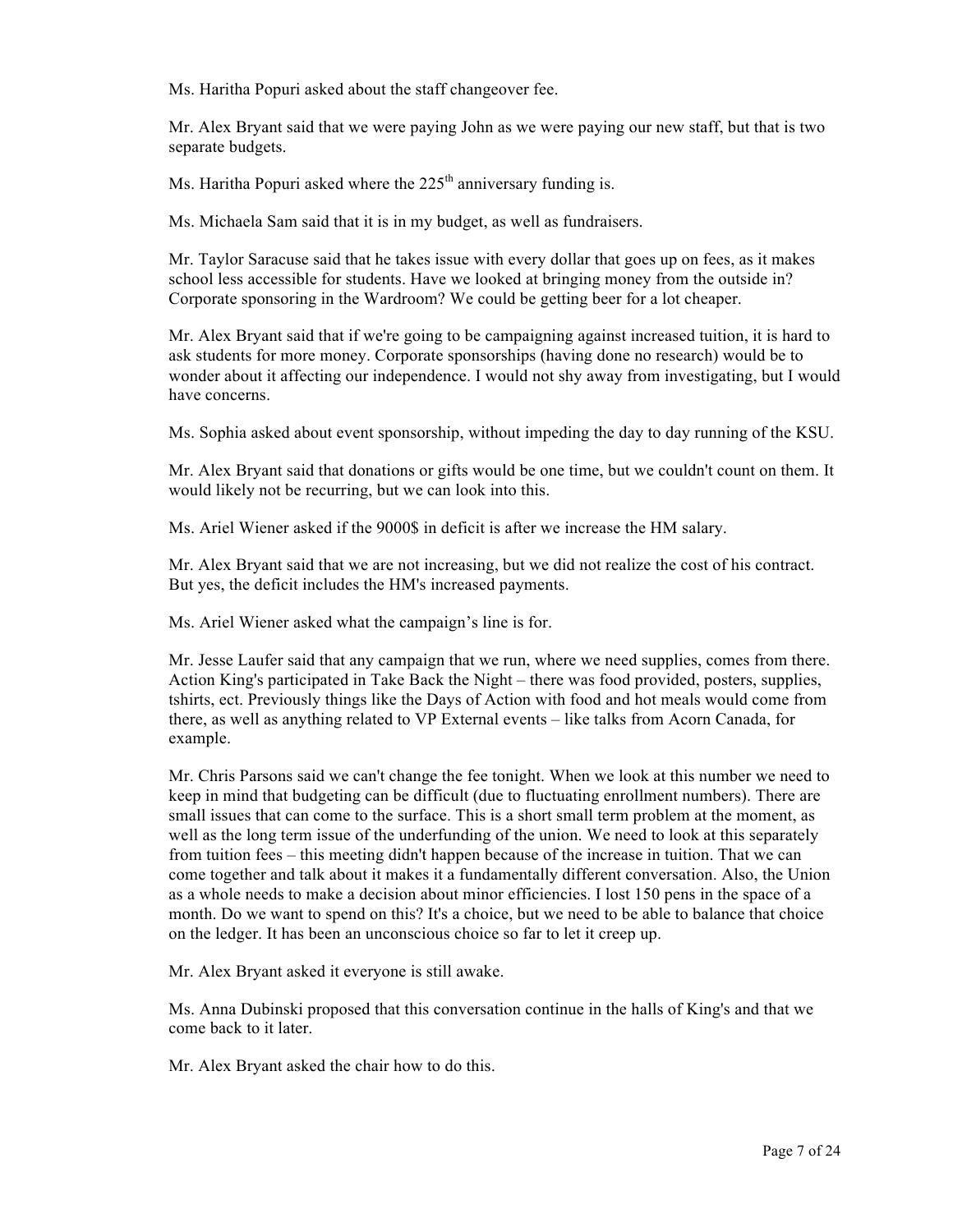Mr. Jake Eidinger said we need to switch the old budget to the new budget, which includes the mistakes and the actual changes. This budget (projected on the screen) will be considered a substitution.

*Mr. Alex Bryant moves to substitute this budget (2013/2014).*

*Mr. Taylor Saracuse seconds.*

BIRT that the tentative budget 2013/2014 proposed by Alex Bryant with a total enrolment of 1096 be substituted for the tentative budget posted on September 19<sup>th</sup>.

*Motion passes as amended.*

Mr. Taylor Saracuse asked if we are just openly recognizing that paying the HM with money that we don't have right now-

Mr. Alex Bryant said that we do. We have money in the bank. We will be fine. This is not fiscally irresponsible.

Mr. Jesse Laufer asked if in 2014/2015 we have the same budge, will we still be ok.

Mr. Alex Bryant said that would not happen due to the chaotic nature of our spending. We can't plan with a specificity that we would need to for me to answer that question properly.

Ms. Harisa Popuri asked for examples of what might happen to the next exec dealing with this.

Ms. Anna Dubinski said that the structural deficit – we're going to have to pinch this year. The Galley Agreement – the amount has been forgiven, but we would have owed 40,000\$ this year. If we were sued – what would happen? It's the sense that we can squeeze through this year, but it is a scary thought that we could be put over the edge. We have to get through this year, we don't have a choice.

Mr. Alex Bryant said that this doesn't meant that we're going to spend all we have in the bank. When we look at how we have been spending, we see the need to change how we operate to keep us out of a negative place.

Ms. Sophia asked if there is a system in place to track what we are spending and how we are spending it.

Mr. Alex Bryant said that there is! We now have records in the KSU office of what our spending has been like. I know the numbers now! I have a book and can add things up, that's were some of the numbers come from, I have things tracked. These tracking systems didn't exist for previous years, which is where the issues come in. We do know how we are spending on the printer now. Every print is tracked and costed out.

Mr. Chris Parsons said it has been two weeks since we got the printer and I know exactly how and who has been printing. That's the goal going forward. There is a solid attempt to track everything.

Mr. Alex Bryant said that you can also come to council and ask for exact numbers on this stuff, or stop by the office. We'll tell you.

Mr. Taylor Saracuse asked what safeguards we have in place to make sure we're going to deal with this.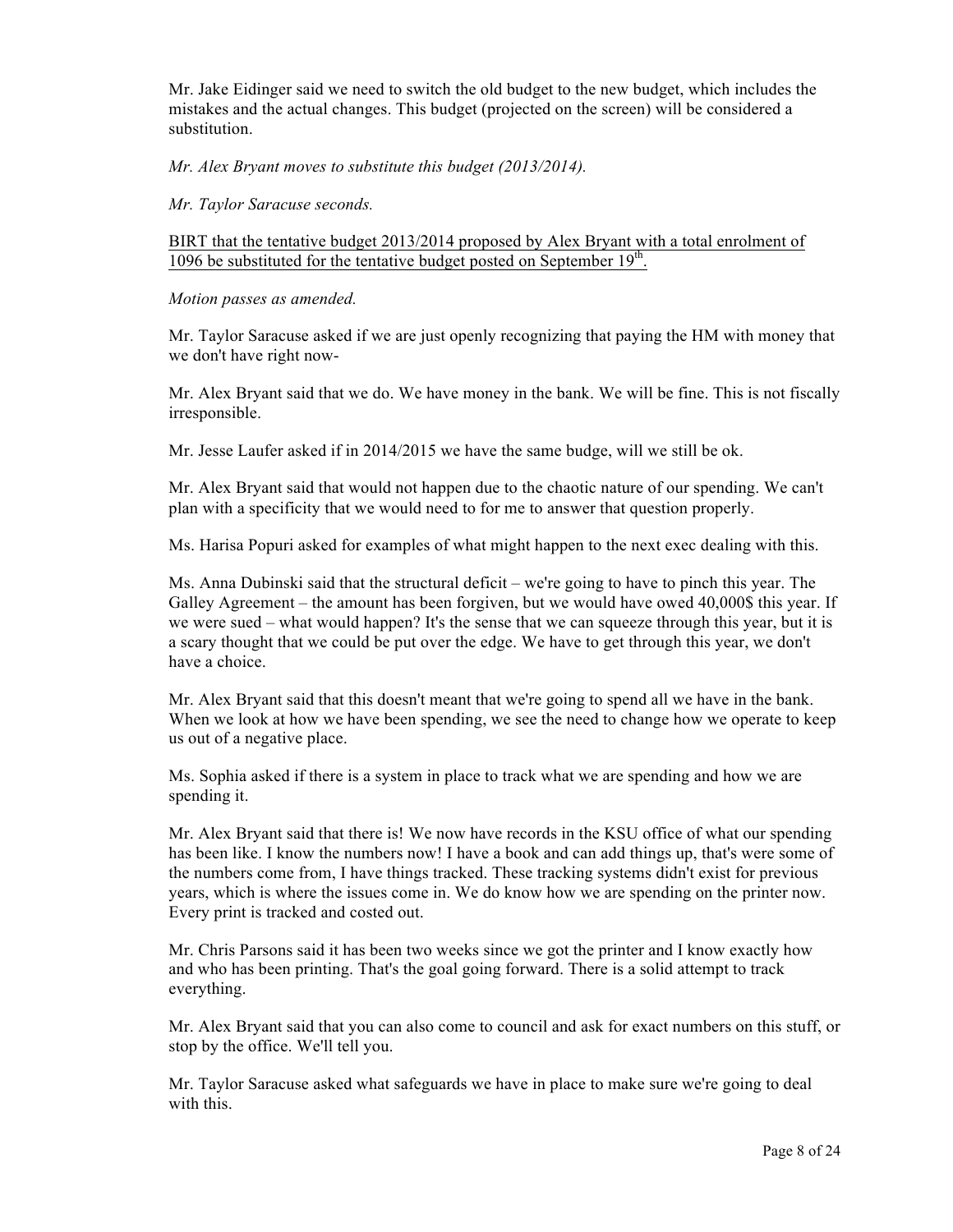Mr. Alex Bryant said all the stuff we just talked about. This is my job, you should expect this.

Mr. Taylor Saracuse asked if there are any official next steps?

Mr. Alex Bryant said that we'll do a report to council about this GM. The conversations will happen at the council level then. If you want to double check, look at the minutes, come to council. On Sunday that's the earliest you'll see action on it.

Mr. Jake Clancey-Edwards asked if there is any reason grad week went overbudget last year, and why this isn't this reflected in this year's budget.

Mr. Alex Bryant said that they spent from the wrong line. It would still have been overbudget, but I can't change the line they spent from. You can move to bump the current line up, but I don't want to spend that much so I didn't.

Mr. Jake Clancey-Edwards asked how we know they won't overspend this year.

Mr. Alex Bryant said that I don't want to sound as though I'm speaking about previous execs, but we're tracking spending and keeping it up to date this year, which should prevent this.

Ms. Anna Dubinksi said that she will supervise and make sure that they don't.

Mr. Alex Bryant said that we had a long conversation about what the dayplanner was at the previous GM, and it was voted on, we decided to keep it.

Ms. Anna Dubinski said that people ask for them all the time.

Mr. Chris Parsons said that we do look at things to get rid of.

Mr. Alex Bryant said that we don't look at how many people take more than one handbook. Same as condoms, some people take 45, some take none. It's not our place to tell students to tell students what they do and don't need.

Ms. Anna Dubinski said that if a student loses a planner and gets another one, I think that's beautiful.

Mr. Chris Parsons said that we've never had to order more planners, and ordering too many has never really been a problem.

Mr. Alex Bryant said that the Galley contingency fund is kept around, though the Galley is on its own two feet. It's a just in case, because it is a business under our umbrella.

Mr. Sam Gleave asked if the Wardroom makes money.

Mr. Alex Bryant said that he couldn't answer that.

Mr. Nick Wright said that we are in a good place, but I don't have an exact number.

Mr. Sam Gleave asked if we can use that money as revenue.

Mr. Alex Bryant said that that is an interesting question. That's a bit of a longer question to have, maybe in council. I would not want to invade the independence of the wardroom. We're liable to bail them out if we take their money in.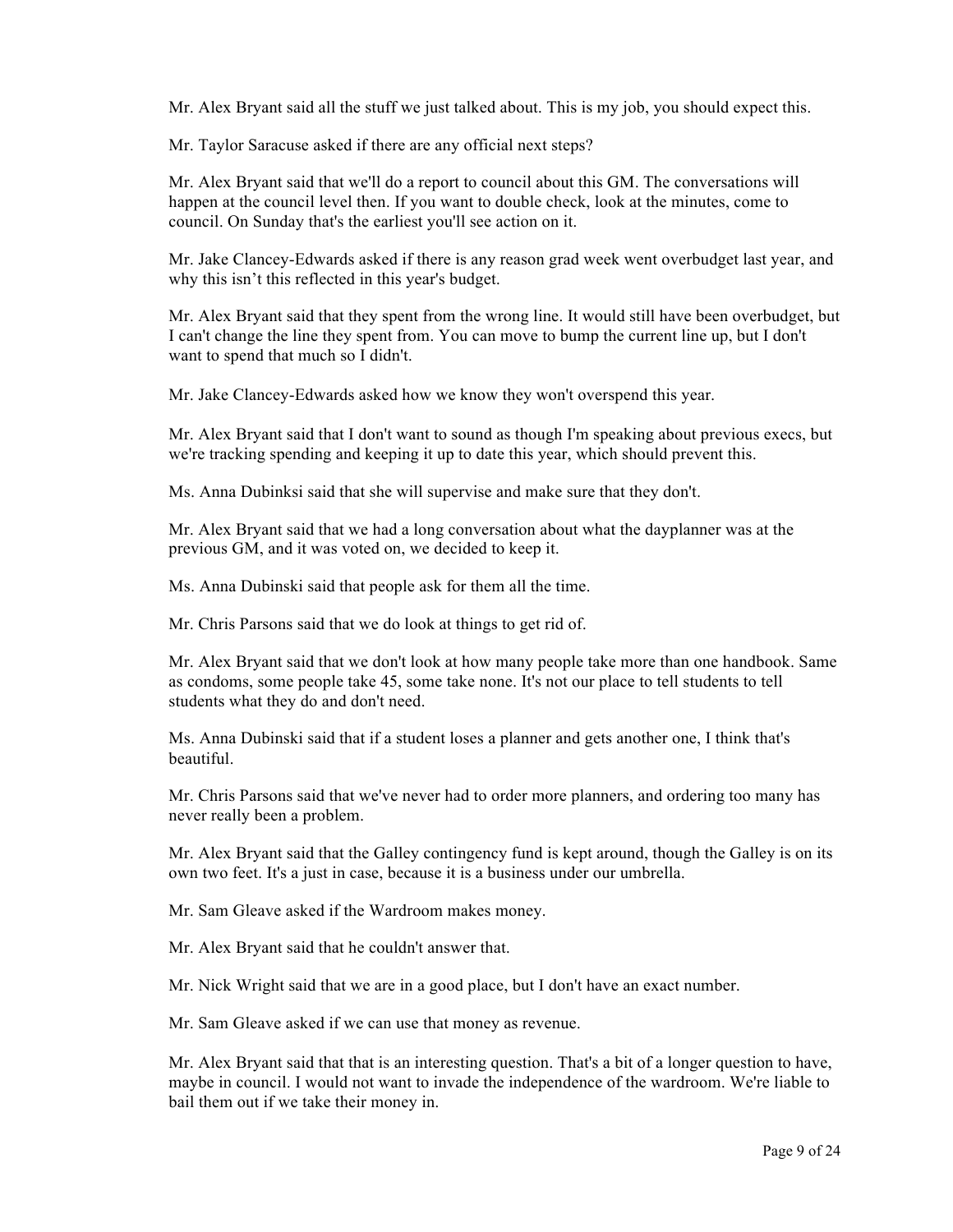Ms. Anna Dubinski said that the Wardroom is not for profit, so any profit is reinvested in the space. Doesn't go to us.

*BIRT that the proposed budget be approved.*

*The budget is adopted.*

4.3. BIRT \_\_\_\_\_\_\_\_\_\_, \_\_\_\_\_\_\_\_\_\_, and \_\_\_\_\_\_\_\_\_\_ be elected to the Academic Committee for the 2013/14 academic year.

*Moved by Ms. Michaela Sam*

Ms. Michaela Sam said that any King's student can submit their names for this. Just put up your hand. You'll have 30 seconds to explain a bit about yourself. You can nominate people who aren't in this room – if they want to be nominated.

Academic committee – deals with any academic issues, like plagiarism, accessibility, resources.

Rawb Leon-Carlyle, Michelle Johnstone, Megan Lishka, Amelia Wilding, Haritha Popuri nominated.

Mr. Rawb Leon-Carlyle clarified that he is co-president of the CSP society, so I'm already on the committee. I'll withdraw my name.

Ms. Hariatha Popuri also withdraws as she is on the HOST executive.

Mr. Kevin Brown asked how many times the committee met last year.

Ms. Michaela Sam said it didn't. I hope to sit 2-3 times per semester this year. Mr. Noah White was the chair last year.

*Mr. Jake Eidinger amends Michelle Johnstone, Megan Lishka, and Amelia Wilding to fill the blanks with unanimous consent.*

Ms. Amelia Wilding said that she was Arts Rep this year, I wanted to sit on the committee last year but it didn't meet. I look forward to discussing the Dal-King's relationship. If I run for and win arts rep again there will be another blank on the committee.

*Motion is adopted as amended.*

4.4. BIRT \_\_\_\_\_\_\_\_\_\_, \_\_\_\_\_\_\_\_\_\_, and \_\_\_\_\_\_\_\_\_\_ be elected to the Graduation Committee Selection Committee for the 2013/14 academic year.

*Moved by Ms. Michaela Sam*

Ms. Michaela Sam said that it makes sure that the grad week coordinators are hired ethically.

*Ms. Anna Dubinski nominated Adrienne Bernstein.*

Mr. Jake Eidinger asked if these have to be graduating students.

Ms. Anna Dubinski said no.

*Ms. Karen Gross nominated Patrick Wappler.*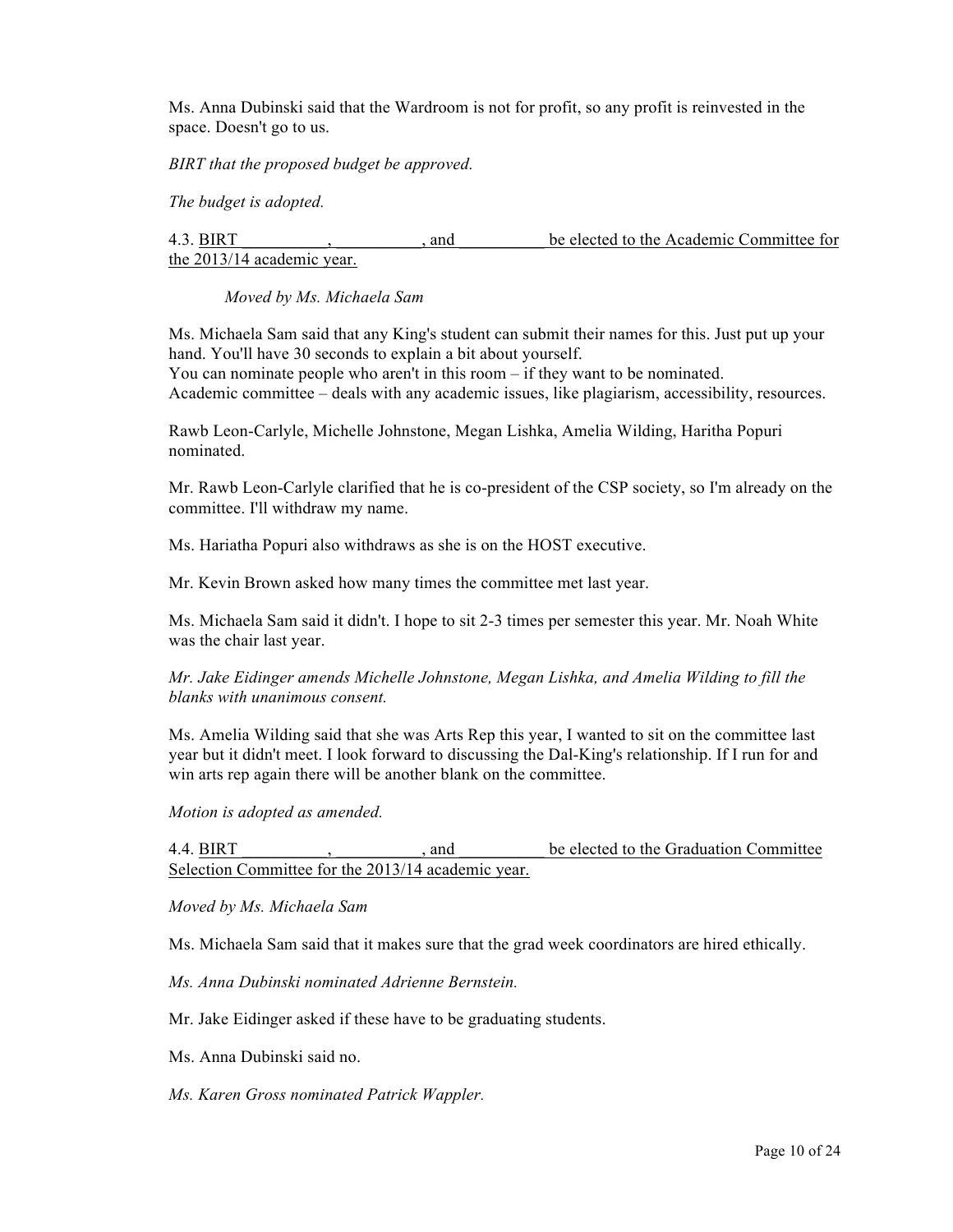*Ms. Kayla Fells self nominated.*

*Mr. Jake Eidinger amended the motion to read Adrienne Bernstein, Patrick Wappler, and Kayla Fells with unanimous consent*

*Motion is adopted as amended*

4.5. BIRT \_\_\_\_\_\_\_\_\_\_ be elected to the Watch Board of Publishers for the 2013/14 academic year.

*Moved by Ms. Michaela Sam*

Ms. Michaela Sam said that we usually nominate for this at the end of the year, which we did, but one of the people elected stepped down. This committee sits to look at the levy that the Watch receives. Also has disciplinary power over the Watch. Meets twice per semester.

Ms. Anna Dubinski said that we're circulating minutes from the last GM.

*Mr. Nick Stark self nominated*

*Mr. Evan nominated Kelsey Power*

Mr. Nick Stark said that I was KSU president last year, I have experience dealing with financial issues, levies, and the Watch. I have contributed to it before. I think it's important to have a student publication that is accessible to everyone.

Mr. Evan spoke for Kelsey. She's a fourth year honours journalism student. Pretty smart, knows her stuff about journalism. She hasn't been on any execs, so she'd represent the student body as a whole. Oh yeah – one time she got an in person interview with Peter Kelley.

*Votes for Nick Stark - 24*

*Votes for Kelsey Power – 39*

*The motion is amended to read Kelsey Power*

*The motion is adopted as amended.* 

4.6. BIRT be elected to the WUSC Levy Board.

*Moved by Ms. Michaela Sam* 

Ms. Michaela Sam said that it releases the WUSC levy. WUSC is the World University Services of Canada. They allow two students to come here and learn at King's from elsewhere in the world.

*Karen Gross self nominates.*

*Motion is amended to read Karen Gross.*

*The motion is adopted as amended.*

#### 5. **Approval of the Minutes**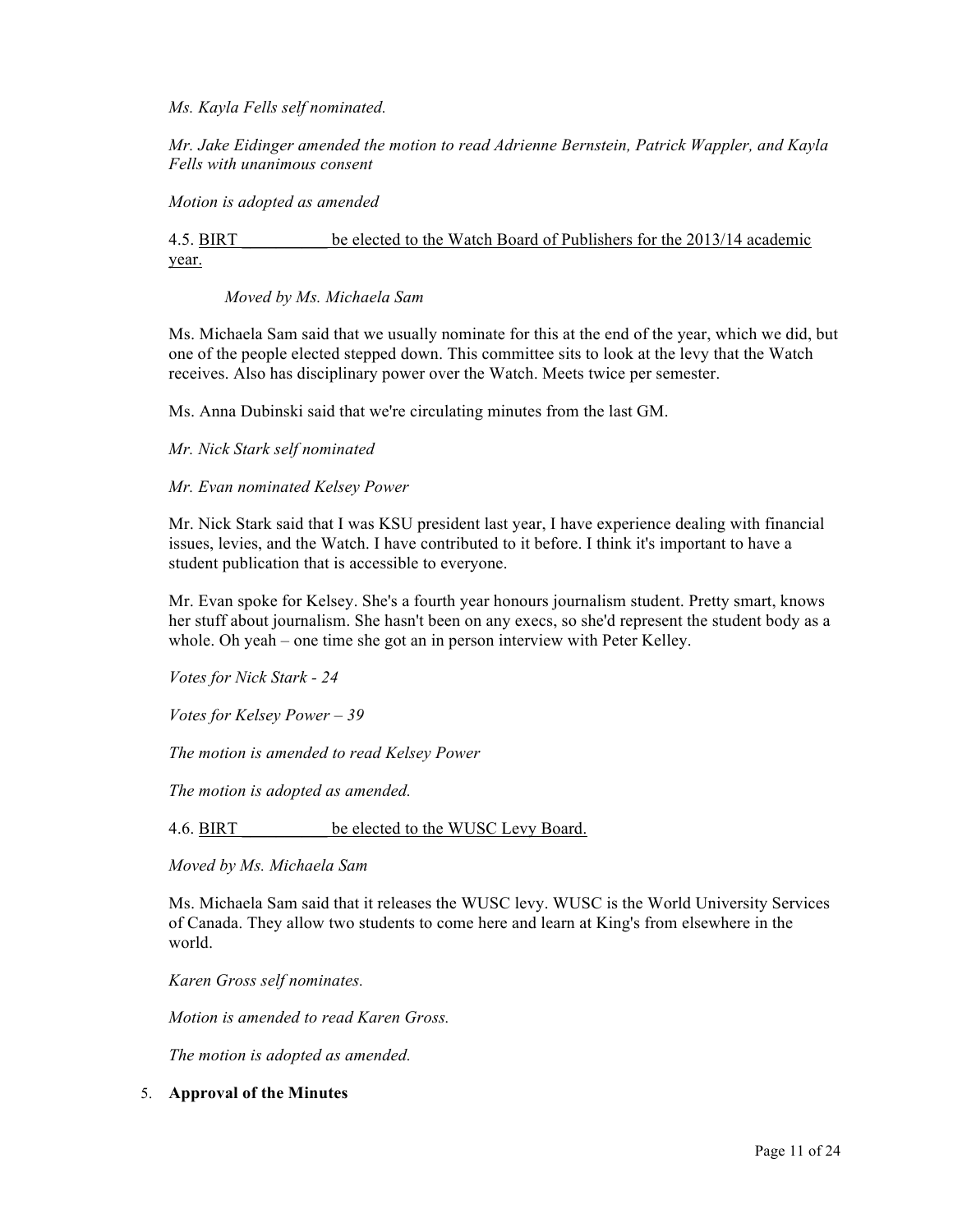#### 5.1 Approval of Minutes from March 28, 2013

Mr. Haydn Watters said that they were sent out to councillors and are online as well.

Mr. Jake Eidinger asked if pending the changes that anyone writes down here, are there any other corrections? None, the minutes will be approved as amended here.

*Minutes approved as ameneded*

#### 6. **New Business**

Mr. Dave Etherington said that I'd like to introduce myself, I'm Dave Etherigton. I'm going to be sticking around, I'm the rep for the Canadian Federation of Students.

Ms. Amelia Wiliding said that I'm the current Arts Rep. I also sit on the Dal Arts and Social Sciences board. They are having their GM on Wednesday. Please talk to me later if you have any questions about the Arts Rep position.

Ms. Meg Shields said that the Bacchae is on October  $5<sup>th</sup>$  on the Quad. Audition sheets are outside the Wardroom.

# 7. **Adjournment 9:44pm.**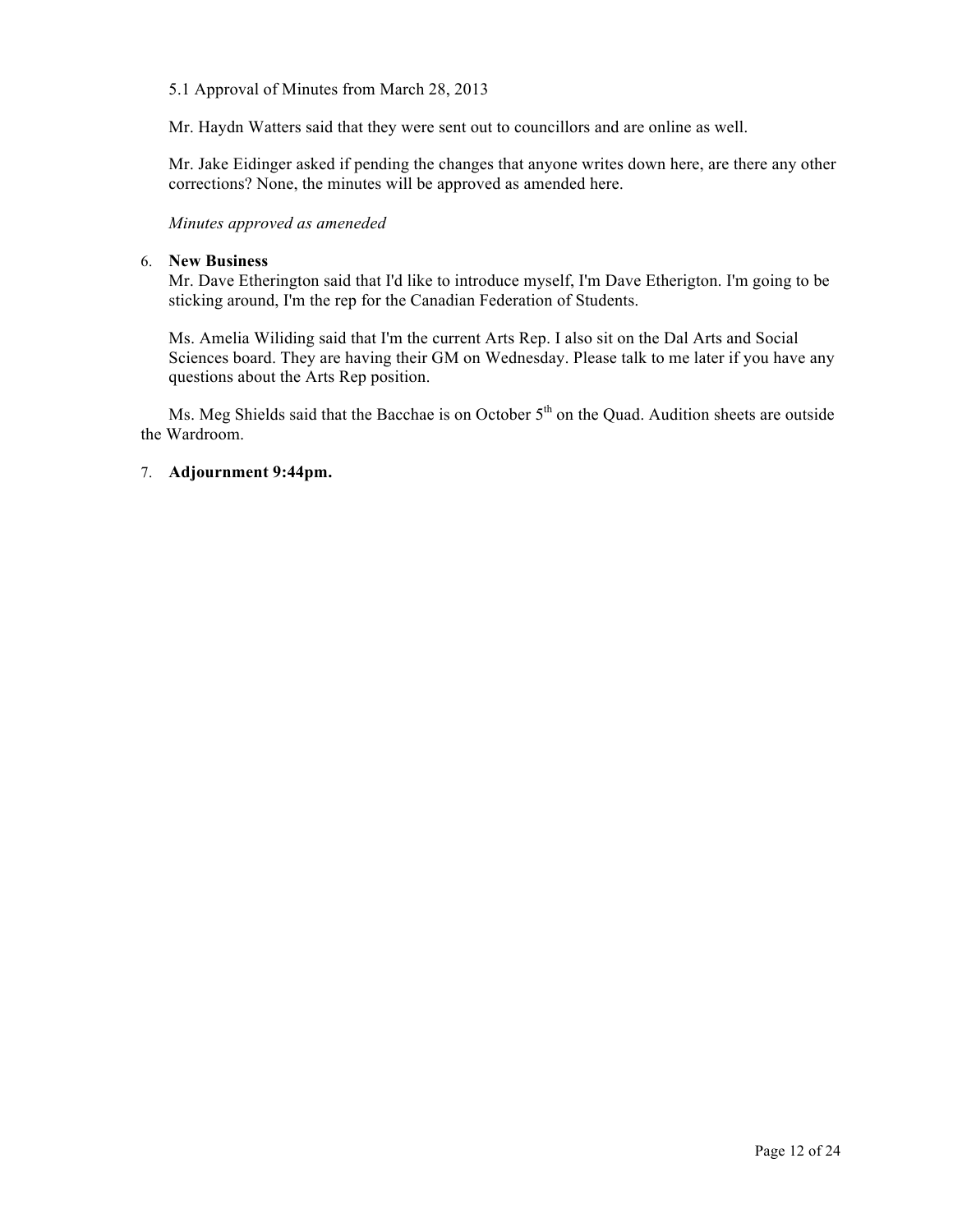#### **REPORT FROM THE PRESIDENT**

Dearest friends,

It is with a great many feelings circling my stomach that I stand before you today. This is the last time I will participate in a General Meeting as a voting member of Council (if I can get my act together and graduate on time). It has already, in the 5 short (LONG) months of my position, been both a pleasure and privilege to be able to work with such inspiring peers, and dedicated friends. The members of this campus never ever cease to surprise me, and for that I am so grateful (otherwise, how boring). As any of you who know me already know, I have a habit of reducing myself to cheesy anecdotes and empty sayings (YOLO) and so I will leave the emotions to that, and leave you, instead, with my report. In it, I briefly outline the projects that I've been working since we last met as a General Body, but most important, outline what I look forward to in this upcoming year.

#### **UNION STAFF**

Since we last met as a general body, the Union has not only completed the hiring process and training protocols of our two new staff people, Christopher Parsons and Nicholas Wright have been getting comfortable in the KSU office, almost having completed 4 months on the job.

While the division of Internal Coordinator position into 2 positions (which now includes the Hospitalities Manager position) presents itself with its own challenges, the divide is proving beneficial for both parties. The Internal Coordinator's time can now be focused entirely upon the management of the office and union services, which has resulted in much better (if not yet perfect) office practices, communication, and (occasionally) cleanliness. With another person's focus entirely upon the Union businesses, the Wardroom and the Galley are receiving the tender loving care they deserve. While the Galley is still growing from infant to toddler, the Wardroom is currently the most successful it's ever been. While there are many details to be coaxed out of the two positions and decided upon later this year, I am looking forward to working with the executive, Chris and Nick to making the union staff positions run as smoothly as possible.

#### **FROSH WEEK**

Our headliner project of the summer, Frosh Week was a whole butt load of work and a whole whack load of fun. Nothing, of course, would have been possible without the incredible dedication and work of Adrienne Bernstein, Caroline Mercer and Cameron Mitchell. They worked tirelessly all summer so that our new students could be given the best King's welcome they possibly could, and we are all extremely indebted to them.

I'm very proud of the Frosh Week that the King's Students' Union presented to our students and to the community. In my humble opinion, it was the ideal demonstration of Kingsian spirit, dedication, and value for communal safety and respect. I was particularly proud of Frosh Week and KSU's response to the SMUSA Rape Chant. I am proud that, as a community and as a union, were able to unite over an issue that we know to affect our campus and our city in and effective, productive way. Most importantly, we must remember that a statement and a short video do not and cannot encapsulate the fight against sexualized violence in which we must all participate. I look forward to see what we can achieve next in order to make positive change.

#### **UNIVERSITY GOVERNANCE**

The highlight of this summer's governance was, of course, the summer meeting of the Board of Governors. Two issues were of particular significance to students - the proposed student fees and the recommendation of the Presidential Search Committee. In respect to fees, the results of discussion were mixed - a huge victory for the students was the dismissal of the Graduation Fee, which was dropped from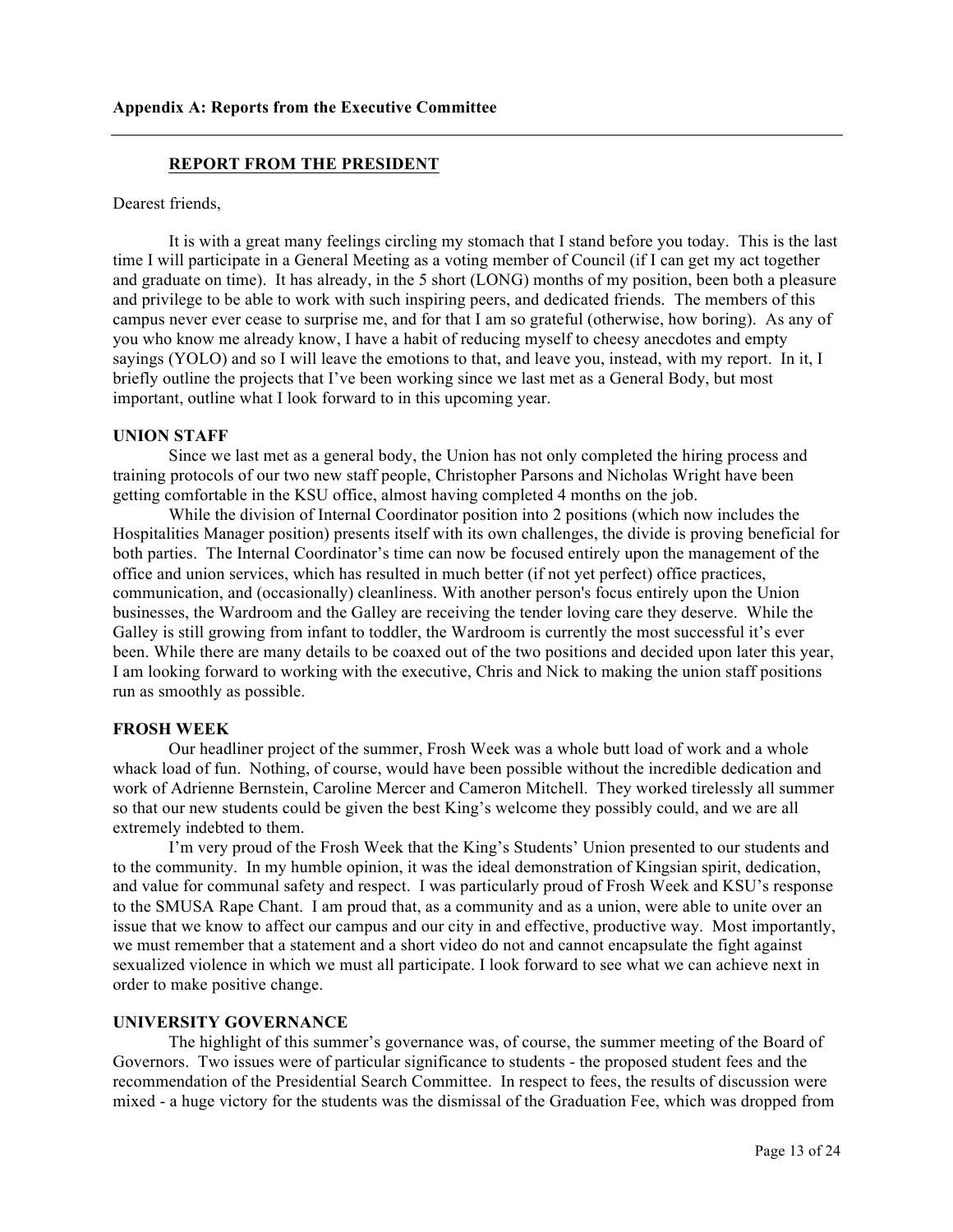the table as a result of consultation with students. The other two fees - the Technology fee and the Facilities Renewal Fee - were passed by the Board, with an amendment added which stated that the fees undergo a review process in conjunction with the annual budgeting process. The decision regarding the Presidential Search revealed the future of George Cooper, which included an extra 2 years to be added to his Presidential contract. Dr. George Cooper will now complete 4 years as President of the University.

#### **INTERNAL AFFAIRS**

While the summer months prove to be extremely quiet, peaceful, boring, and static, they also prove to be extremely fruitful. Many decisions regarding office management we agreed upon, including the acquisition of new computers (thank you journalism school!), signing a new contract with our photocopying company, and reevaluating our printing and photocopying policy. A KSU Navigation Guide was developed for Frosh packs, in order to better facilitate an understanding of the KSU, as well as a partnership with a new bulk condom company (they're super fun, you should check them out).

#### **EXTERNAL AFFAIRS**

One of the most significant ways the union engages with the external community is through the Canadian Federation of Students. The main project this summer was to develop and begin to facilitate the Vote Education Campaign, which advocates for a higher priority to be placed on PSE during the election and particularly within the new government. We also collaborated with the CFS in the distribution of our new Union Cards (or the ISIC Card) a wonderful new service of the union. Members were also given the chance to march in the Pride Parade and rally support for the End the Ban Campaign, which was given new legs given the recent change announced by CBS. Finally, collaboration between particular locals also flourished over the course of the summer term - after discussing the Galley with students from SUNSCAD, NSCAD might have a student run canteen in their future. The KSU is looking forward to bringing the Love is Love campaign to King's (which originated from the Mount). King's also recently participated in the Take Back the Campus event hosted by the DSU, in order to fight sexualized violence and reclaim our streets.

#### **LOOKING FORWARD**

Where to begin? I have been given the privilege to participate in this community for 3 years, and am so indebted to those around me I don't know where I could possibly begin. Some projects I would like to work on are structural - how can we design our two staff positions in relation to each other and the community so that they can be the best that they can be? I hope to make some clear recommendations to the incoming executive about this in the spring. Other structural concerns include finances - I believe that the union is grown to incredible heights in past years, and yet our revenue has not increased.

Other projects I have in mind are more particular. I would like to working on making the benefits of the union more accessible to our members, particular when it comes to the provision of services. How many of us don't know what an ISIC Card is or where to use it? Are we paying for the prescription to our glasses when most of the cost can be covered by our health plan? If we are going to come together to benefit one another, we all need to be educated about to accumulate those benefits!

In terms of external relations, I am particularly interested in the relationship we hold to the Dalhousie Students' Union. While I have already begun to meet regularly with the President at the DSU, I wish the collaboration between our campuses to grow - and that begins with the observer position on the DSU Council. Our relationship to Dal does not extend beyond the union, however - every day, the Dalhousie administration makes decisions which affect King's students, and yet King's students have no representation upon the decision making bodies of Dalhousie governance. I hope to gain student representation upon the Dalhousie Board and maybe even Senate, if I have the support from the students.

This brings me to my last, most dear, and most vulnerable goal. I wish to bring the troubles that face women - no matter how they manifest themselves - to be engaged with, publically and honestly on the King's campus. As a campus interested in intellectual pursuits, language often allows us to theorize the troubles facing women today. We do not wish to believe, and why would we, that women are marginalized on our campus, and are treated different based solely on their gender. This is a conversation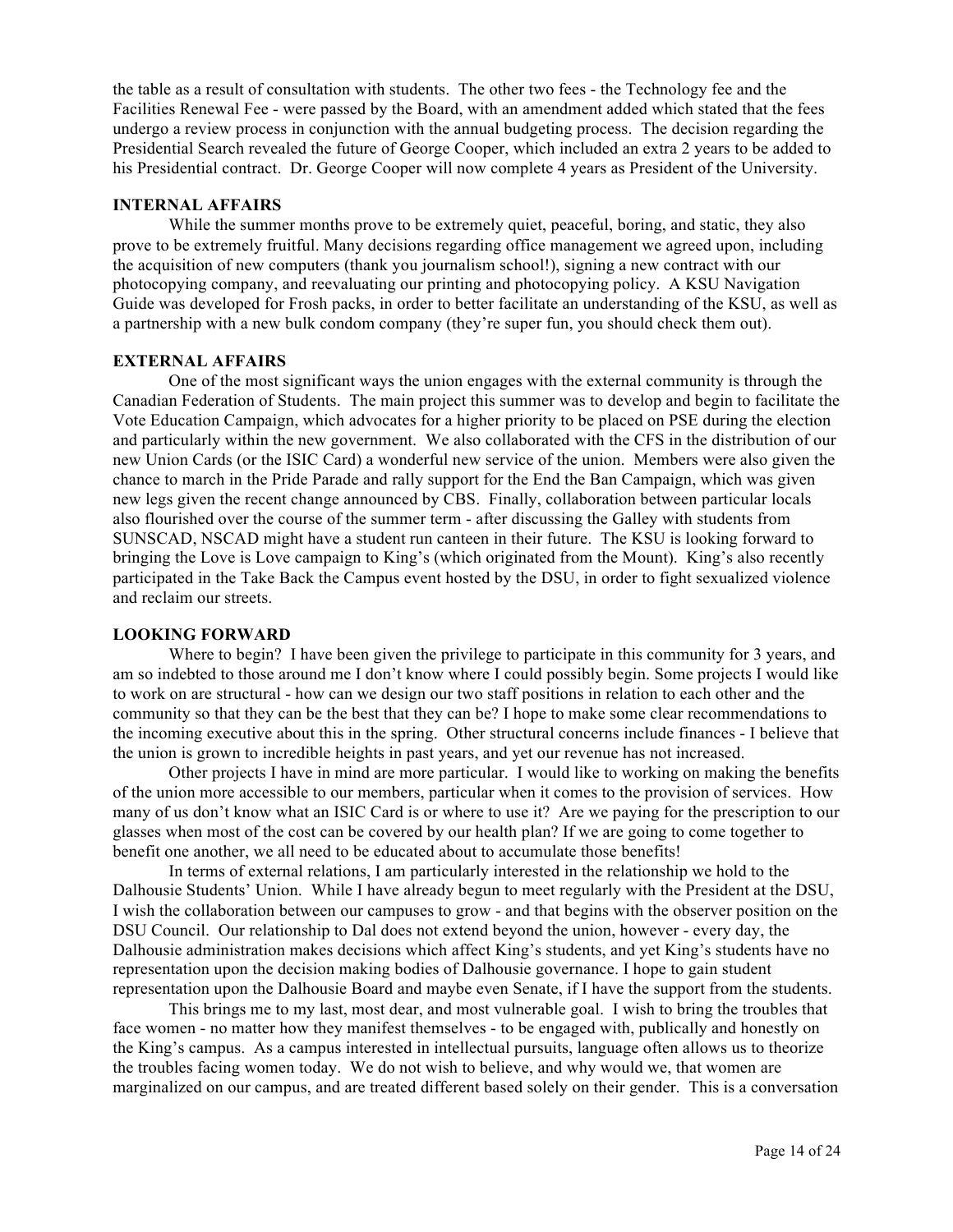that needs to be had. It will at times be hard, and uncomfortable, and at other times it will be gratifying, and even hopeful. But it has to start somewhere, and I propose that it starts today.

All my love,

Anna Dubinski

#### **REPORT FROM THE VICE-PRESIDENT (STUDENT LIFE)**

#### Dear Union,

I feel as though I should premise this report by saying that it's going to be a little all over the place. In fact, if you haven't been to a General Meeting before then all of these reports probably seem a little overwhelming. Who knew that we actually did work in the KSU Office? My job in particular is a lot less clean cut than the others and that's just because I'm tasked with a lot of random things that fall under the broad category of student life. Essentially, my job is to support all of you with whatever initiatives you hope to take on this year. Whether that means helping you start a society or making sure that you have sufficient space on campus to meet, I'm here to help you out. So if you're interested in any of the projects that I have on the go this year or if you'd like to start one of your own, please come drop by my office hours or send me an email because I'd love to chat. With that in mind, let me tell you about what's been going on for the last few months.

#### **Summer Updates**

Over the summer we worked on a lot of projects that you might be interested in. We cleaned the KSU Office, we helped organize a little something called Frosh Week, and I also went to a ton of meetings. KSU Fun Fact: Your Student Life Vice President is the student rep on the University's Property Grounds and Safety Committee. One of the more notable decisions made at the last meeting was deciding to sell Dean Hatt's house and move him back into the University. We're all very excited to see Nick move back onto campus. Another fun committee that I sit on as your student representative is the Planning Development Committee for the Dalplex and Fitness Project. Some of you may not know, but last year the Board of Governors voted to add a \$180 Athletics Fee to support the project. Students at King's and Dalhousie will pay this fee once the facility is built approximately around 2016. The committee is currently reviewing site options and cost estimates. I'll have more updates on that project as they come. And finally, as you may have heard, we also lost the Dark Room this summer. We're working on a solution and hope to have updates for you soon. If you know anyone that's interested in the issue of student space on campus feel free to come chat after the meeting.

#### **Societies**

You know all of those great societies that you heard about when you applied to King's? The King's Theatrical Society, the Quintilian Debate Society, or the Dr. Who Society, perhaps? Well, they all come to the KSU to ratify and apply for funding and that's what I've been spending a large chunk of my time working on so far this year. We ratified 15 societies at the first council meeting of the year and have another 8 at Council this coming Sunday. By the end of the year, I'd bet that we have somewhere between 40-50 societies ratified. There are some great societies this year that you may not have heard of yet including the King's Nerdfighteria Society, the King's Table Top Gaming Society or the King's Jesters. If you are looking to start a society please feel free to drop by my office hours and we'll get ya started.

#### **CUBE**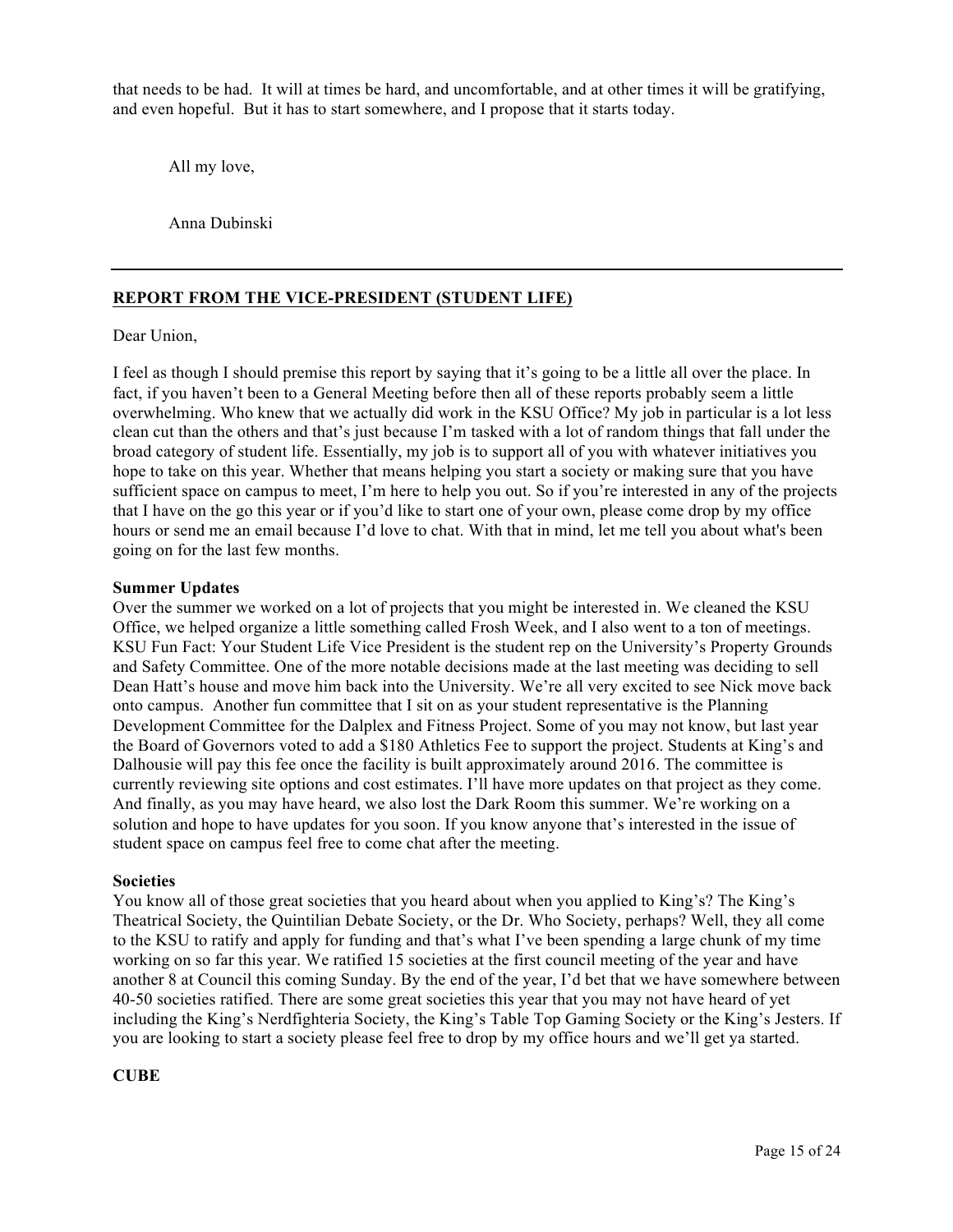Each executive member supervises something called a Union Hired Position or UHP. I have the honour of supervising our CUBE coordinator, Anders Jorgen, who puts on intramural sports each week. Anders has been trying out everything from dodgeball to soccer and there will even be some Zumba in October. CUBE is a super low key way to hang out and get some exercise and I highly encourage all of you to go.

#### **My Hopes and Dreams for the Year**

Man, guys I'm super stoked on committees this year. The first being Academic Committee which promises to be a good time. My goal is to ensure that this committee is organized in such a way that it is made able to provide feedback on our programmes most effectively. KSU Fun Fact: If you're ever having problems in with anything to do with your academic life you're more than welcome to bring that to your respective councillor and we will do something about it at this committee. You also can, of course, come and speak with me at any time.

I'm also working with a student by the name of Allie Darwin to help bridge the gap between our varsity athletes and the rest of the King's Community. We think it's about time that we get the King's Army back up and running. We're working on the details still but I'd love it if you'd all help support us on this one.

Right about now you're probably thinking to yourself, "but what about K-Points and KSU Awards, Michaela??" Well, for those of you that don't know we like to recognize all of the amazing work that you do here at King's through a system called K-Points. All you need to keep in mind for now is that any time that you participate in a society, work at a campus job, or even perform in the Wardroom you are earning some of these illustrious K-Points. At the end of the year we throw a large ceremony to recognize everyone that has submitted their points. So stay tune, stay classy, and most importantly stay active, King's. More information to come.

Now, the real party will be the big 225th birthday. The KSU is devoting a large chunk of its events budget this year to throwing a rager early in 2014 to celebrate this beautiful place. Haydn and I are going to start planning this ASAP but we're going to need help. If you're interested, I'm going to make an open call for events committee in the next few weeks. You don't need to be elected to work on events committee, it's simply a place for us to chat and you guys can volunteer to help out with projects like this. If you're interested make sure that you keep up with TWAK.

That's all for now.

Lots of Love, Michaela Sam SLVP

## **REPORT FROM THE VICE-PRESIDENT (FINANCIAL)**

Hello friends, here's what I've been up to and plan to be up to:

#### **Internal Co-ordinator/Hospitalities Manager/Budget:**

When originally drawing up the contracts for the Hospitalities Manager, the previous executive accounted for the position being twenty (20) hours a week, running September to April. This has been far from the case, as our Hospitalities Manager has been busy at work since his hiring in April, organizing events during the summer months and also preparing both businesses for their Fall re-openings. The executive has been nothing less than thrilled with the work of both employees and despite the cost, both positions continue to grow both our ability to deliver services like the Health Plan effectively to the membership, but also to run accountable and financially sustainable businesses. Anna, the HM, and myself have begun to work on structuring hours that will fit for the remainder of the school year. At this point, I propose we drop the "Savings" line of \$2000, adjust "Capital Expenditures" back down to \$1250 from \$2000. I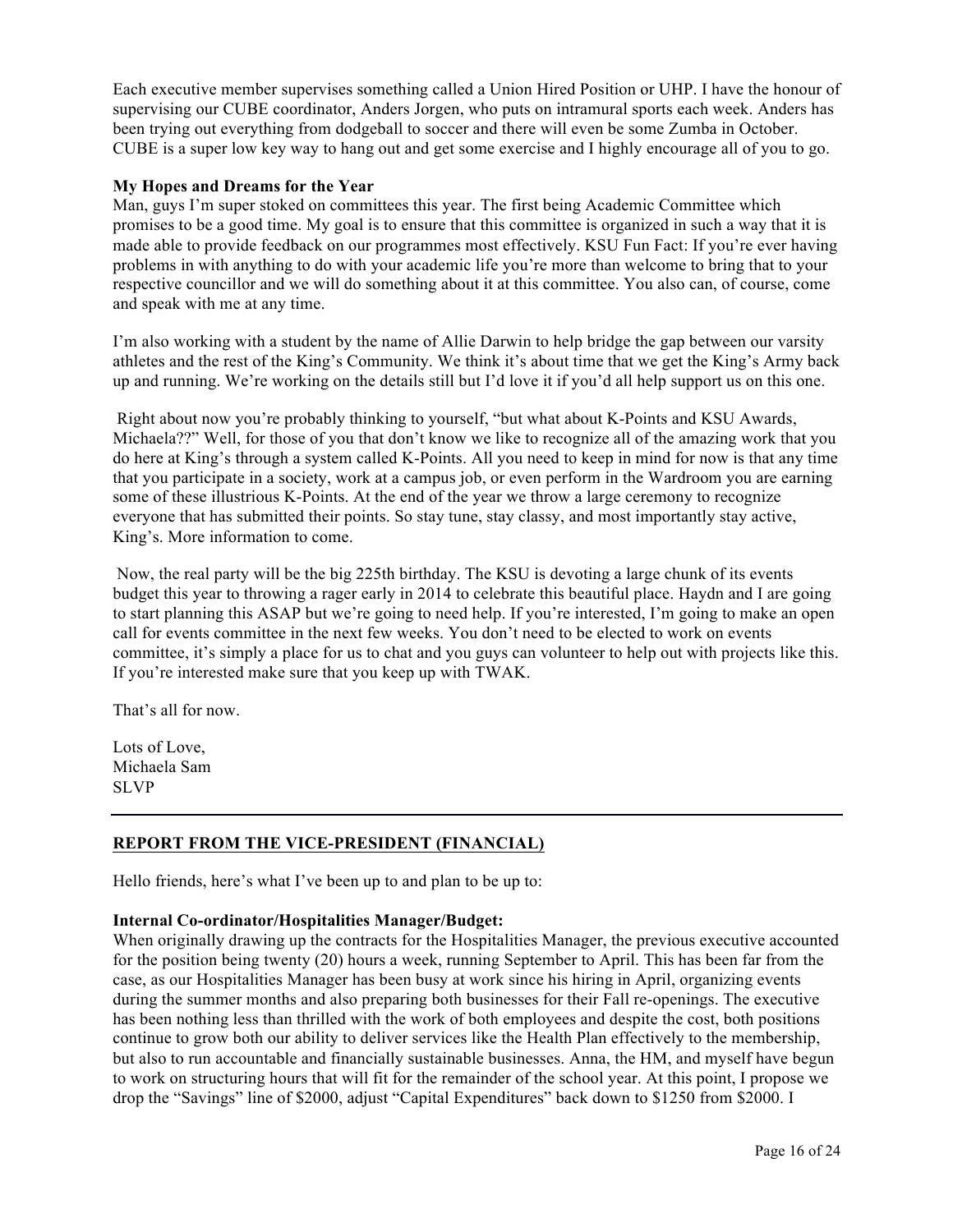would also like to bring the "Special Projects" line down to \$750 from \$1500, along with the "Contingency" line from \$3500 to \$3000. These four adjustments are a way of "finding" \$4000 in our budget to redirect to the expense of the HM. We are not going to go bankrupt due to the HM cost, we just need to be careful going forward, and it is something on the executive radar.

#### **The Photocopier**

We've got a new-fangled photocopier thanks to some great research by the Internal Co-ordinator. It photocopies faster, at higher resolution, staples, folds, it's just a great piece of hardware team. It also has the ability to track usage based on user ID's. In the past, the Union office has operated as an impromptu print shop for societies, students, sometimes faculty, and the cost of providing that service has taken a dramatic toll on Union finance. Last year we ran more than \$5000 over budget on photocopying and we simply can't afford to do that anymore. Societies will now be applying for photocopying in the same way (on the same form) that they apply for other funding, and this will help us better track and maintain our photocopying costs. We have also decided to nix our oft used printing for individual Union members. We ain't printing yo thesis.

Sorry to be the fun police on this one team, this was just the most obvious place that we can reel in our spending in order to send those dollars to places they were properly allotted.

#### **Hopes and Dreams:**

A clean office would be nice. Our closet hangars broke and we should fix those. I would also like to work on a Union sponsored FYP Library, by donation. I've spoken to the executive about this, and there are concerns about impacting the Bookstore and even the King's Library, but when there is time to carry on this conversation I will. I have also been trying extra, super, very hard to improve our accounting practices, so far by keeping our revenue and expense records through a ledger and a budget tracking spreadsheet. This will keep us from being too surprised by any bank statement, and will give us immediate access to our Year-to-Date numbers for the sake of Council and Financial Committee meetings. I just want to get us running in an efficient and transparent way, and until that gets easier, I won't have much extra time for other projects.

That's all really, see y'all in Budgetland. Alex Bryant

## **REPORT FROM THE VICE-PRESIDENT (EXTERNAL)**

#### **Summer Stuff**

It was an enjoyable and productive summer Halifax on my end. Most of my work surrounded preparing things for the year in the office, with the CFS, and with some community groups. Frosh Week went great, and also as expected was a kick off point hectic-ness and I've hit the ground running from then on.

#### **Campaigns**

## **Nova Scotia Election (CFS Campaign)**

Well under way, the "Drop the Bass, Drop the Debt" kicked off the CFS's campaign for post-secondary education awareness in conjunction with the election that's happening in Nova Scotia on the 8th of October.

Voting will happen on campus on October 2nd and 3rd, you can register there if you haven't already. Basically the minimum requirements are to have any government I.D and that you've lived in N.S for 6 months, non-consecutive. If your permanent residence is elsewhere in Nova Scotia, don't worry you will be able to vote for any riding in the province. Other events will be announced soon.

#### **No Means No**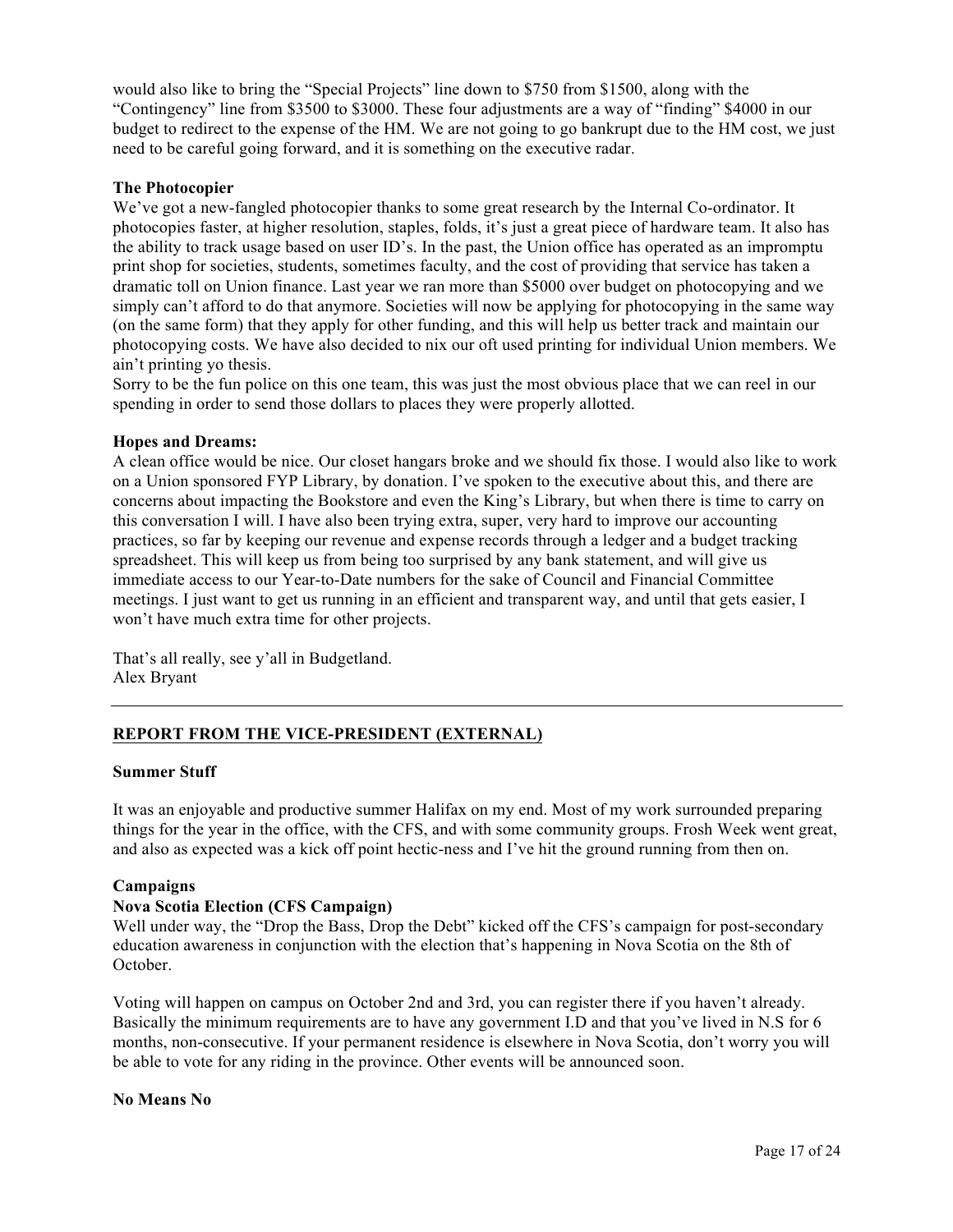There was a strong contingent from King's at the "Take Back the Campus" march on Tuesday, which was awesome. "No Means No" is a campaign that as of now we plan on pushing more all year than what has been in recent years. For more information feel free to stop by the next Action! King's meeting on (Friday?) for a debrief from TBTC and to plan future events and discuss election stuff.

#### **CFS-NS**

For those of you who don't know, I am the King's rep on the Canadian Federation of Students- Nova Scotia executive. I worked over the summer with the Reduce Fees Drop Debt planning group to develop an election campaign strategy of the provincial election. We came up with our Vote Education campaign, which focuses on education students and the community on the issues facing higher education and students in this province. I also attended a CFS-NS exec retreat where we came up with priorities for the coming year. Wrapping up on CFS-NS, we also brought the cobranded ISIC to King's this year, which is very exciting. This combined discount, health plan ID is being called a Union Card. We are only the 4th university in Canada to roll out this exciting project.

#### **Future Plans**

Future plans that I have as Vice-President External for the year center around creating education based campaigns, this includes CFS campaigns but I would also like to do some more general training based campaigns in the near future. What my goal is for the time being is to continue working on a campaign idea that I worked on last year with some folk that sadly fell to the wayside as the year ended. I would like to host some workshops on campus that will deal with educating you all on issues pertaining to: Student Worker's Rights

Student Tenant Rights

Student Debt Rights

The exact ordering of the workshops and what form they will take is up in the air as of right now. I would like to ponder on them some more and discuss them with folks. More on the ground planning will take place beginning after the election. Tentative dates for workshops is to have the first one near then end of this semester or early in January. All union members are welcome to come see me/email me/Facebook me/tweet and or even Google+ me if you would like to help with planning or have any ideas.

You are all welcome to stop by the office and see me whenever, my official office hours are Wednesdays and Thursdays, 3:00-5:30PM.

## **REPORT FROM THE VICE-PRESIDENT (COMMUNICATIONS)**

#### Hi friends -

You made it. YOU REALLY MADE IT. SONGS OF THE GM. THE BOX SET IS FINALLY HERE! I am so happy and overjoyed, Stevie Wonder style. In the life of an exec member, this is literally one of the most exciting nights of the year. No, seriously. Call me a loser. But chances are, deep, deep, deep down inside of you, you like constitutional amendments, selection committees and finances too. Just like how Jim Carey had a heart deep, deep, deep down inside of him in The Grinch. That was a bad remake.

#### **WEBSITE/CYBER PARTY**

I am pleased to report that the website is LIVE with Regis and Kelly minus Regis. I spent the later part of the summer rounding up the content from the old website and making some new graphics for the page. The website went live on September 2nd, in correspondence with our rad Cyber Party as part of Frosh Week in the Wardroom. The Cyber Party was really freakin' fun... I created a video for it and it went King's viral which made my Frosh Week. We've been getting good feedback on the site itself. As the year goes on, the site will continue to involve. Several pages, particularly those involving UHPs and current societies, still have to go online. We experimented last Sunday with a council live blog that turned out to be wildly successful, so we will keep that going. I am also working with the CFS to develop a mobile version of the site… fingers crossed we can make this work. If you haven't yet, DROP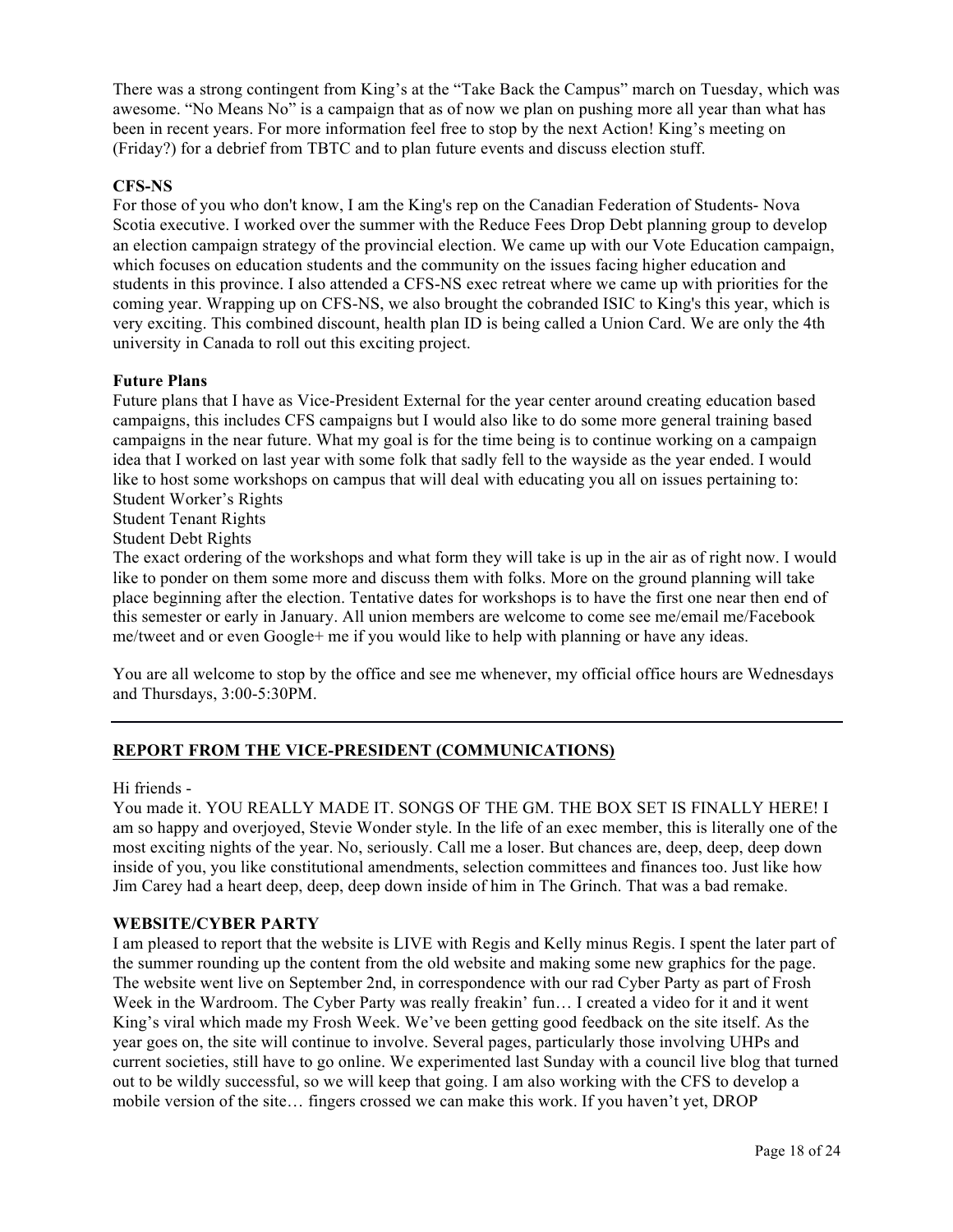'ERRYTHANG YOU ARE DOING AND VISIT KSU.CA FOR SOME CYBER FUN. #loveyou #ifyoueverwantsomethingonthewebsitesendanemailtocvp@ksu.ca

#### **SOCIAL MEDIA**

I am in charge of the KSU's Social Media, which I believe has been going smashingly well since the start of the year. People seem to appreciate our fresh, new content. We just hit 500 followers on Twitter before this meeting, and thus I promised follower #500 @BrynShaffer a prize at this GM. Is she a real person? I hope so. For all I know, she could be a bot. But that's the online world for you. At our end of summer exec meeting, we discussed our social media policy, which will see all of the content that executive members want to point sift through me. This came into effect at the middle of September. That said, if you ever want anything posted on Union social media, I'm your (big) boi. Get at me at cvp@ksu.ca. p.s. We have a super cool new chalkboard out in front of Prince Hall. I'm your man if you want any events on here as well.

#### **GOALS & ASPIRATIONS**

At our end of summer executive meeting, we also discussed some of our goals and aspirations for the upcoming school year… what a thrill. I had several which I brought up that I will now take the time to share with you lovely people, or at least you lovely people who took the time to read back here. To be honest, half the time, I think no one reads this. I am always the lowest billed in the executive. I really think I should organize a coup d'etat and change that. LOL ROFL JK ROWLING I LOVE THE EXECUTIVE. No but seriously – some of my goals and aspirations for the year include the following: Further Councillor Involvement: I am looking at increasing the involvement of KSU councillors through getting this involved in planning that up until now has been executive's responsibility. This can include event planning, tabling, helping coordinate training sessions, campaign assistance, 225 planning, etc. You get the idea of it.

Council Efficiency: One of my big goals is improving the efficiency of how council runs. What this basically means is making sure that we start on time. Now we've only had one meeting up to this point, but we started it at 10:06 (scheduled start time: 10:00). I am looking to maintain, though hopefully improve this record. We have to have the whole team on board in order for this to work though. So you know what this means… GO TEAM! We are also trying to make the agenda available online earlier… say by Friday evening for a Sunday morning meeting. This should help speed up the process come Sunday morning and improve our transparency. We here at the King's Students' Union are ALL ABOUT TRANSPARENCY.

More celebrations: We started off the year with a bang with our Cyber Party. This took very little effort to organize, so why don't we have more crazily themed celebrations in the Wardroom. Plans are also underway for the biggest celebration of all…

## **225 PARTY**

So in case you didn't know (and I mean, who could blame you), King's is turning the big 2-2-5 in 2014 (I keep thinking it's 2-0-5 and then I say we could have a Ruben Studdard party, but alas, we've already past that milestone). The KSU is planning a super big celebration for Winter 2014 and SLVP Michaela Sam and I are on it. I have had some wicked crazy day dreams in class about ideas for this event and I am very jazzed about the possibilities. We will be meeting with members of the school administration very soon to chat about their involvement in it. So right now, please pencil Winter 2014 in your handgendas ("But Haydn that's a four month time period" "Don't worry, be happy, there's going to be a party").

## **AGENDA (AKA HANDGENDAS)**

So, in typical Watters fashion, I got to work on the handgenda the day before it was due. But, with the exception of a minor typo or two, I believe it turned out pretty spiffy. At this point in the report, I'd like to give a shout-out to Janet down in the Archives of the library. She helped me pull up a whole bunch of funky old images that appear in the handgenda including the photo taken in Radical Bay on the cover. Those are some pretty right-wing, extremist radical-looking chaps on the cover.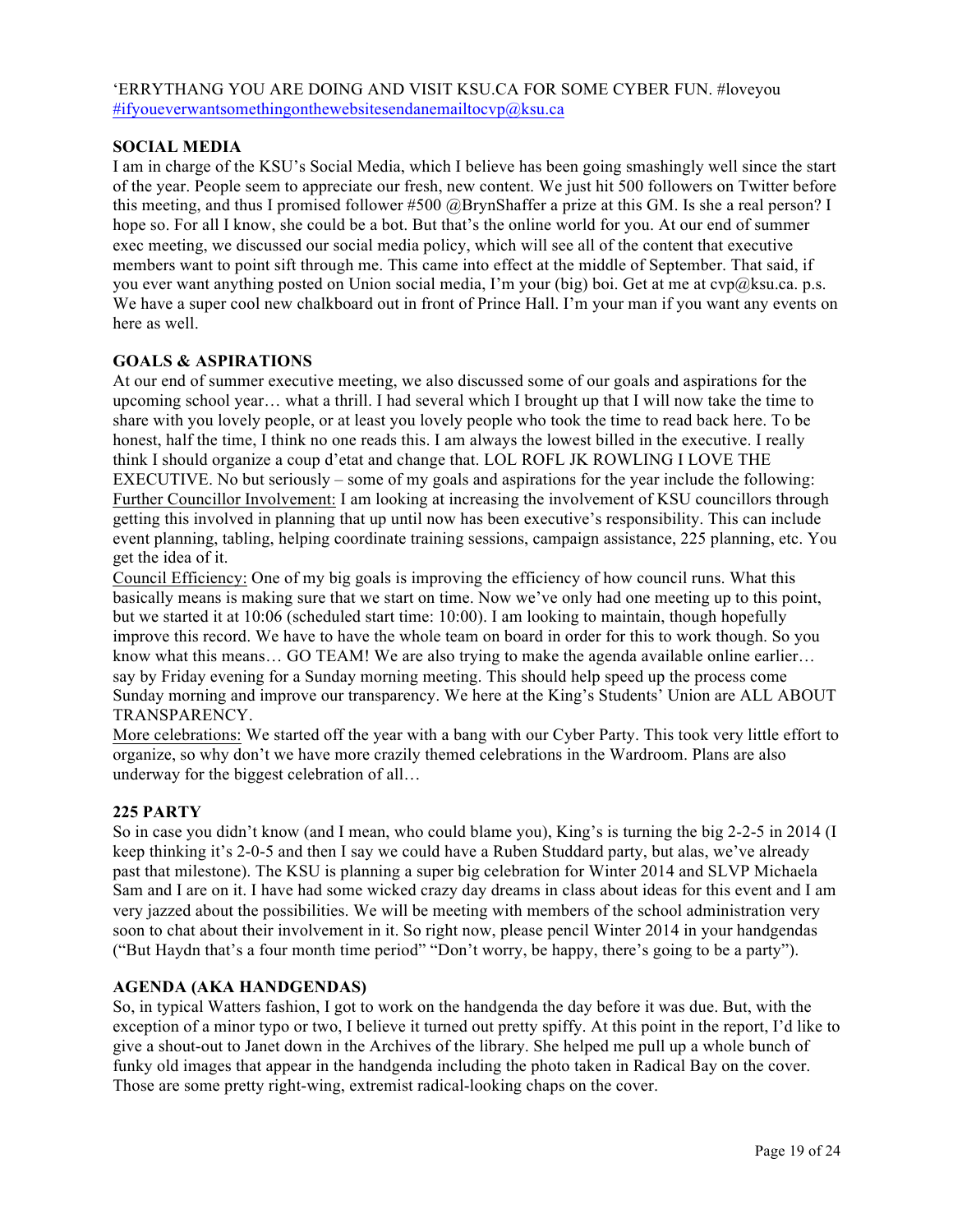# **TWAK**

I have now sent out four issues of TWAK to great fanfare. I am happy to report we are receiving our largest readership numbers since we switched over to MailChimp two years ago. The mailing list membership now exceeds the number of individuals who currently attend this fine institution. TWAK is also available on our webportal at ksu.ca/twak. If you have not subscribed yet, WHAT ARE YOU WAITING FOR? (subliminal Gwen Stefani reference?). Send me an email at  $\exp(a\&s$ u.ca and I'll pop you on the list asap. A TWAK message to report for any Gmail users… due to Gmail's new configuration, TWAK is going to your promotions mailbox. All you need to do to have it sent to your primary inbox is drag it from promotions to primary. After doing this, it should be sent to your primary inbox from now on. P.S.S. Events for TWAK are due at 11:59PM on Saturday evenings. There's still time yung chaps. P.S.S.S. I intentionally spelt young yung.

## **CONSTITUTIONAL REVIEW COMMITTEE**

This will be discussed when we discuss special resolutions at this meeting. We've met, suggested some changes for this GM, and will meet in October to discuss larger revisions to our by-laws. CRC, I LOVE YOU ALL.

From the land of Watters, that pretty much all to report.

Stay fresh. Stay clean. And most of all, remember your values (actual advice from my Grandmother Claudette Watters while going off to university for my first year).

H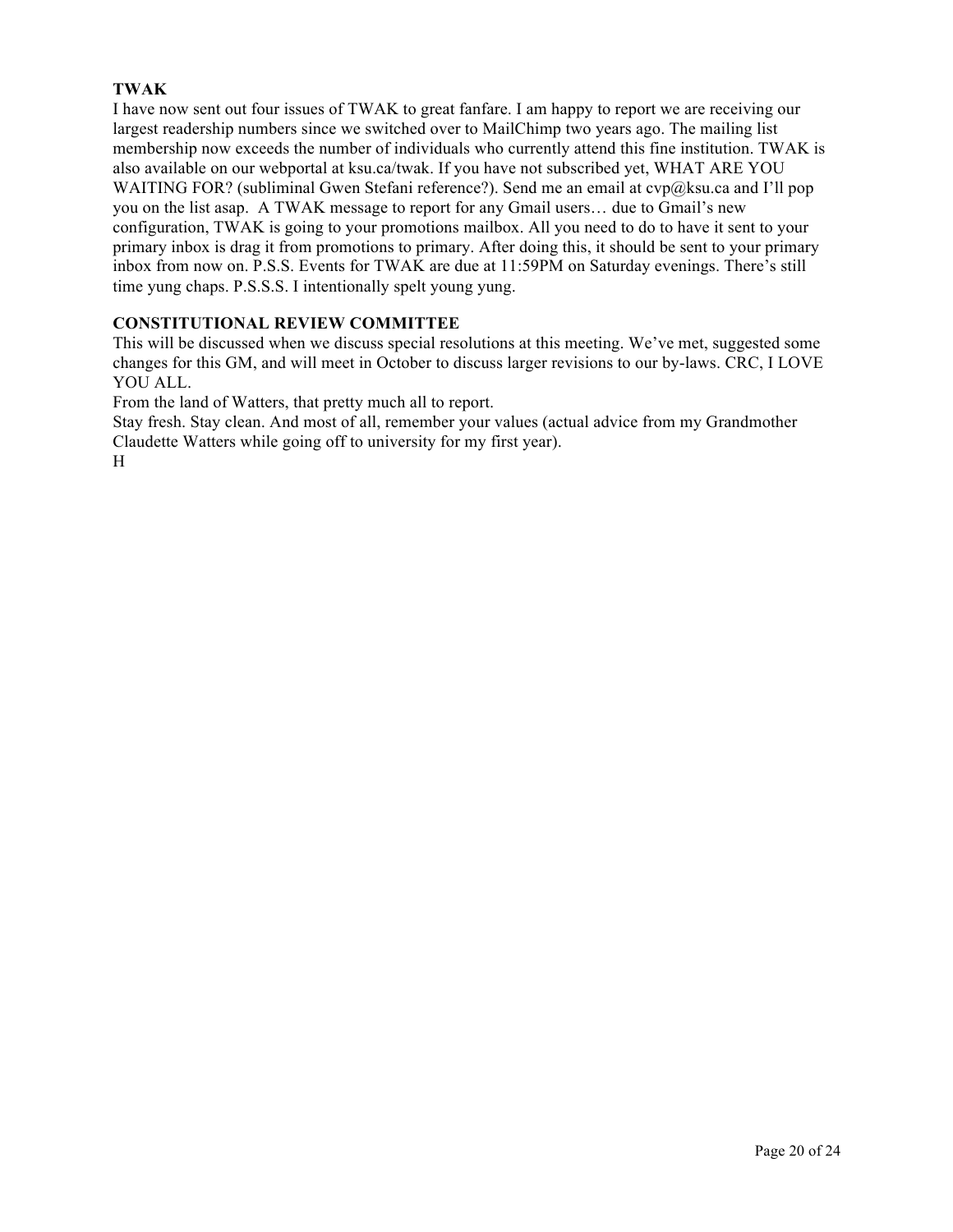# **Appendix B: Report from the Constitutional Review Committee**

Underlined text represents proposed insertions; strikethrough represents proposed deletions.

| <b>Current Text</b>                                                                                                                                                                                                                                               | Proposed Change                                                                                                                                                                                                               | If amended, will read                                                                                                                                                                                                                                                                                                                                                                                                        |
|-------------------------------------------------------------------------------------------------------------------------------------------------------------------------------------------------------------------------------------------------------------------|-------------------------------------------------------------------------------------------------------------------------------------------------------------------------------------------------------------------------------|------------------------------------------------------------------------------------------------------------------------------------------------------------------------------------------------------------------------------------------------------------------------------------------------------------------------------------------------------------------------------------------------------------------------------|
| 34. A minimum of seven<br>(7) days written notice<br>must be given for the<br><b>General Meetings</b><br>described in $32$ and $32$ a).<br>For meetings called by<br>virtue of $32 b$ ) or $32 c$ ) at<br>least twenty-four $(24)$<br>hours notice will be given. | To INSERT: "Notice for<br>the purposes of this<br>section shall be defined as<br>email to the Union<br>membership and physical<br>advertisement on the<br>King's College campus."<br>following the last sentence<br>of s. 34. | 34. A minimum of seven<br>(7) days written notice<br>must be given for the<br><b>General Meetings</b><br>described in $32$ and $32$ a).<br>For meetings called by<br>virtue of $32$ b) or $32$ c) at<br>least twenty-four $(24)$<br>hours notice will be given.<br>Notice for the purposes of<br>this section shall be<br>defined as email to the<br>Union membership and<br>physical advertisement on<br>the King's College |
|                                                                                                                                                                                                                                                                   |                                                                                                                                                                                                                               | campus.                                                                                                                                                                                                                                                                                                                                                                                                                      |

**Proposed by:** Constitutional Review Committee

**Rationale:** The Registry of Joint Stock Companies, under which the KSU is registered, requested a clearer definition of notice for general meetings in order to comply with the *Societies Act*. The definition proposed is clear and achievable without being restrictive.

**Recommendation:** The Constitutional Review Committee **DOES** recommend approval.

| <b>Current Text</b>                                                                                                               | Proposed Change                                                                                                                                       | If amended, will read                                                                                                                    |
|-----------------------------------------------------------------------------------------------------------------------------------|-------------------------------------------------------------------------------------------------------------------------------------------------------|------------------------------------------------------------------------------------------------------------------------------------------|
| 27. A Special meeting of<br>Council shall be called<br>within three $(3)$ days of<br>being requested by any<br>member of Council. | $ 27. A$ Special<br>extraordinary meeting of<br>Council shall be called<br>within three $(3)$ days of<br>being requested by any<br>member of Council. | 27. An extraordinary<br>meeting of Council shall<br>be called within three $(3)$<br>days of being requested by<br>any member of Council. |

**Proposed by:** Constitutional Review Committee

**Rationale:** The Registry of Joint Stock Companies, under which the KSU is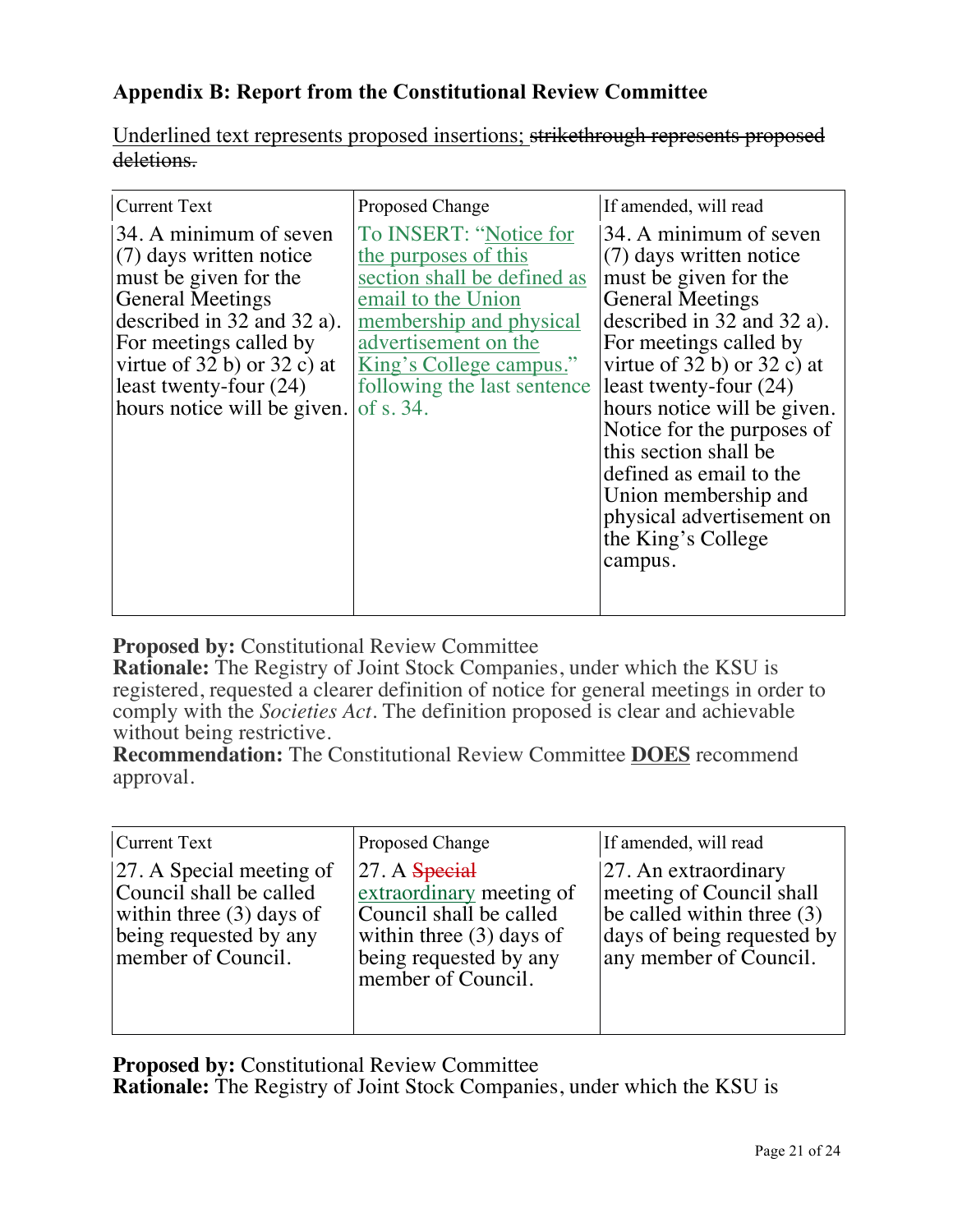registered, requested that the word "special" only be used in reference to members' meetings, in order to comply with the *Societies Act*. **Recommendation:** The Constitutional Review Committee **DOES** recommend approval.

| <b>Current Text</b> | <b>Proposed Change</b>                                                                                                                                                                                                                                                                                                                                                                                                                                                                                            | If amended, will read                                                                                                                                                                                                                                                                                                                                                                                                                                                                               |
|---------------------|-------------------------------------------------------------------------------------------------------------------------------------------------------------------------------------------------------------------------------------------------------------------------------------------------------------------------------------------------------------------------------------------------------------------------------------------------------------------------------------------------------------------|-----------------------------------------------------------------------------------------------------------------------------------------------------------------------------------------------------------------------------------------------------------------------------------------------------------------------------------------------------------------------------------------------------------------------------------------------------------------------------------------------------|
| N/A                 | 97. After each General<br>meeting at which these<br><u>bylaws are amended, the</u><br><b>Vice-President</b><br>(Communications), subject<br>to the approval of Council,<br>is hereby empowered to:<br>a) Renumber the<br>provisions of these bylaws<br>to accommodate the<br>changes that have been<br>made<br>b) Correct cross-references<br>between provisions which<br>are no longer accurate<br>c) Correct errors of<br>spelling; and<br>d) Replace gender biased<br>language with gender<br>neutral language | 97. After each General<br>meeting at which these<br>bylaws are amended, the<br>Vice-President<br>(Communications), subject<br>to the approval of Council,<br>is hereby empowered to:<br>a) Renumber the<br>provisions of these bylaws<br>to accommodate the<br>changes that have been<br>made<br>b) Correct cross-references<br>between provisions which<br>are no longer accurate<br>c) Correct errors of<br>spelling; and<br>d) Replace gender biased<br>language with gender<br>neutral language |

**Proposed by:** Constitutional Review Committee

**Rationale:** This proposed change will allow inconsequential errors to be corrected without needing to go through a General Meeting. Fixing spelling mistakes is an inefficient use of the General Meeting's time.

**Recommendation:** The Constitutional Review Committee **DOES** recommend approval.

| Current Text | <b>Proposed Change</b> | If amended, will read |
|--------------|------------------------|-----------------------|
|--------------|------------------------|-----------------------|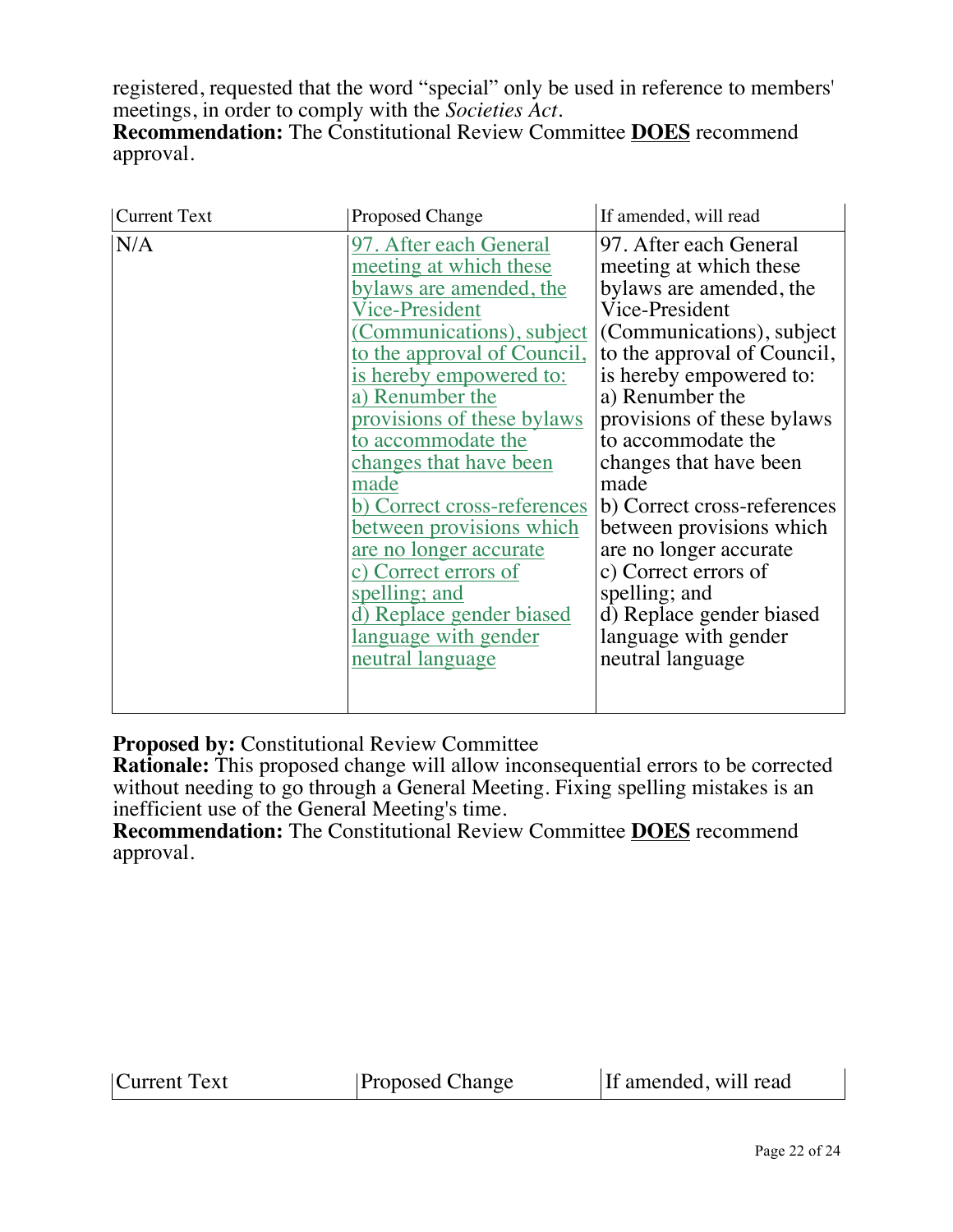| 60. There is hereby           | 60. There is hereby                                 | 60. There is hereby        |
|-------------------------------|-----------------------------------------------------|----------------------------|
| constituted the Finance       | constituted the Finance                             | constituted the Finance    |
| Committee, herein             | Committee, herein                                   | Committee, herein          |
| referred to as the FC,        | referred to as the FC,                              | referred to as the FC,     |
| consisting of: a) The Vice    | consisting of: a) The Vice                          | consisting of: a) The Vice |
| President (Financial), who    | President (Financial), who                          | President (Financial), who |
| shall serve as chair; b)      | shall serve as chair; $\rightarrow$                 | shall serve as chair; b)   |
| Four $(4)$ other non-         | Four (4) other non-                                 | Four $(4)$ other non-      |
| executive Union members,      | executive Union members,                            | executive Union members    |
| to be selected by the Vice    | to be selected by the Vice                          | to be elected at the Fall  |
| President (Financial)         | President (Financial)                               | General Meeting.           |
| during the month of           | during the month of                                 |                            |
| September, with the input     | September, with the input                           |                            |
| of the Executive and the      | of the Executive and the                            |                            |
| approval of Council after     | approval of Council after                           |                            |
| applications have been        | applications have been                              |                            |
| received by the Executive     | received by the Executive                           |                            |
| for at least two $(2)$ weeks. | for at least two (2) weeks.                         |                            |
|                               |                                                     |                            |
|                               |                                                     |                            |
|                               | b) Four $(4)$ other non-<br>executive Union members |                            |
|                               | to be elected at the Fall                           |                            |
|                               | General Meeting.                                    |                            |
|                               |                                                     |                            |
|                               |                                                     |                            |
|                               |                                                     |                            |

# **Proposed by:** Anna Dubinski

**Rationale:** The Finance Committee is the only major committee (including Elections Committee, CRC, and most hiring committees) that is not elected at a General Meeting. The proposed change will make the committee more democratic, more accountable to the membership, and allow for a broader selection of members.

**Recommendation:** The Constitutional Review Committee **DOES** recommend approval.

| Current Text                                                                                                                                                                                                       | <b>Proposed Change</b>                                                                                                               | If amended, will read                                                                                                                |
|--------------------------------------------------------------------------------------------------------------------------------------------------------------------------------------------------------------------|--------------------------------------------------------------------------------------------------------------------------------------|--------------------------------------------------------------------------------------------------------------------------------------|
| 17. The Executive<br>Officers of the Union (see<br>9.) shall be members of<br>Council. As of the Fall<br>General Election, 2004,<br>the following shall also be the following shall also be members of Council and | 17. The Executive<br>Officers of the Union (see<br>$ 9.$ ) shall be members of<br>Council. As of the Fall<br>General Election, 2004, | 17. The Executive<br>Officers of the Union (see<br>$ 9.$ ) shall be members of<br>Council. The following<br>shall also be considered |